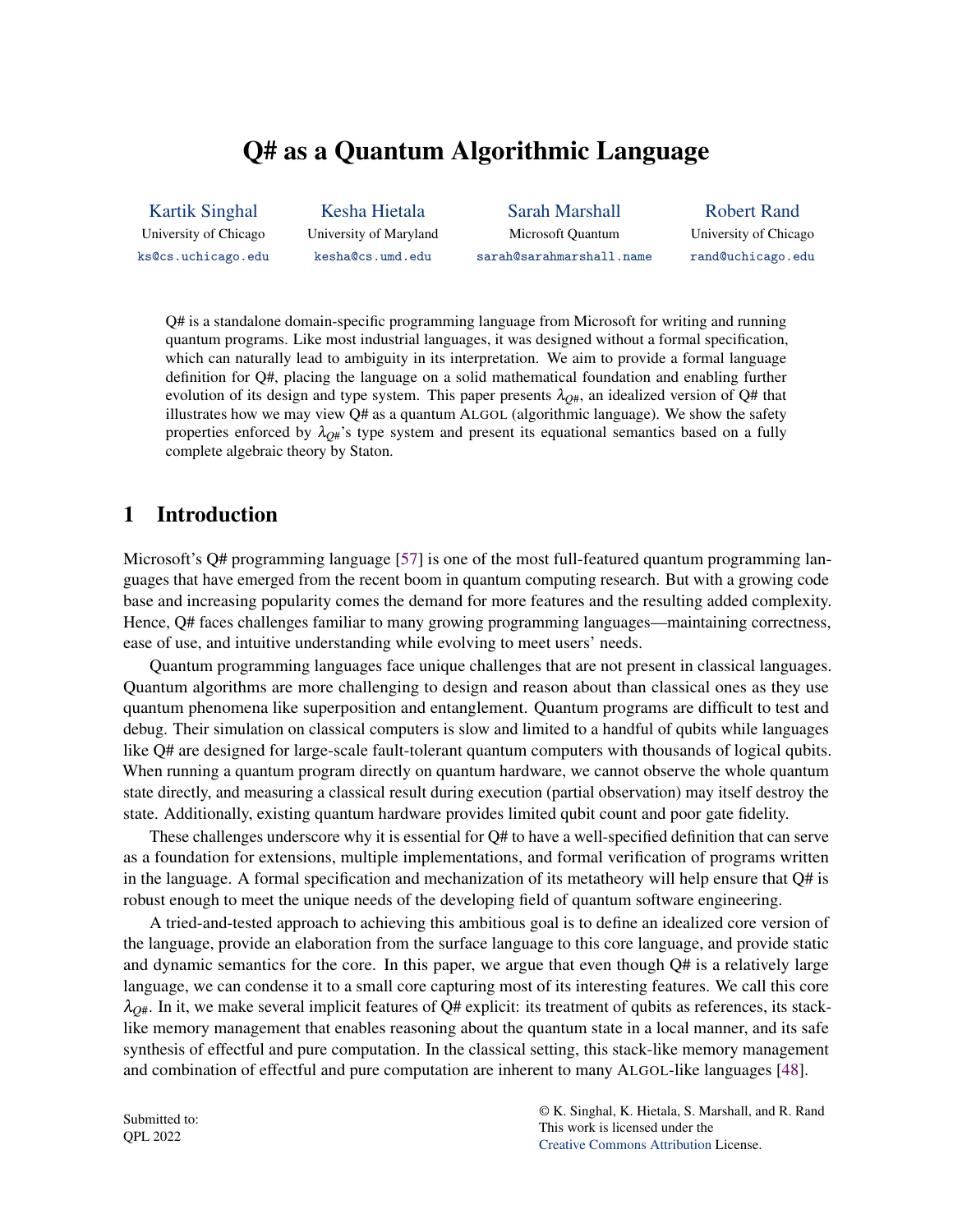Contributions In 2018, when introducing Q#, its designers stated that as opposed to several existing *circuit definition* languages, "Q# is an *algorithm definition* language" [\[57\]](#page-14-0); the goal of our paper is to show that, in its essence, Q# is a quantum *algorithmic language* (ALGOL).

- To support this characterization, we introduce  $\lambda_{O#}$ , an idealized version of Q# inspired by Harper's language **MA** (Modernized Algol) [\[16\]](#page-12-0). In  $\lambda_{O#}$ , we expose values of the qubit type in Q# as references to logical qubits and formalize the ALGOL-like stack discipline implicit in Q#'s quantum memory management.
- We develop a type system for  $\lambda_{Q#}$  that extends Q#'s type system to enforce the no-cloning theorem and stack-like management of qubits.
- We provide an equational dynamics for  $\lambda_{Q\#}$  building upon the fully complete equational theory of quantum computation by Staton [\[55\]](#page-14-2).
- Finally, we provide an elaboration relation from  $Q#$  to  $\lambda_{O#}$ , thereby endowing a significant portion of Q# with a formal specification and additional safety guarantees.

Outline In the rest of the paper, we review background on the Q# programming language and Staton's theory for quantum computation [\(§2\)](#page-1-0); introduce  $\lambda_{Q\#}$  along with its syntax and semantics [\(§3\)](#page-3-0); describe how  $\lambda_{Q\#}$  is faithful to the surface Q# language [\(§4\)](#page-8-0); and discuss related and future work [\(§5](#page-9-0) and [§6\)](#page-10-0).

## <span id="page-1-0"></span>2 Background

Before introducing  $\lambda_{O#}$ , we discuss the two projects that inspired our work. The first is Microsoft's Q# [\[57\]](#page-14-0), a modern, self-contained quantum programming language that boasts a large community of developers. The second is Sam Staton's equational theory for quantum programs [\[55\]](#page-14-2), which provides a compelling alternative to the standard matrix-based semantics for quantum programs.

### <span id="page-1-1"></span>2.1 The Q# Programming Language

Q# [\[57\]](#page-14-0) is a hybrid quantum-classical programming language that supports interlacing stateful quantum *operations* with pure classical *functions*, collectively referred to as *callables*. Q# encourages thinking about quantum programs as algorithms rather than circuits, where quantum operations can be combined with classical control flow such as branches and loops. When a programmer measures a qubit, they can perform an arbitrary classical computation on the result, and the program execution can continue without requiring the qubit to be released. This computational model allows quantum and classical algorithms to be fully mixed. At the same time, Q# enforces a degree of separation between the quantum and classical components. Operations can call functions, but functions cannot call operations. An example Q# program, implementing the quantum teleportation protocol, is shown in [Listing 1](#page-19-0) in [Appendix D.](#page-19-1)

Q# contains a blend of functional and imperative features (it evolved from an F#-like language [\[4\]](#page-12-1)). For classical data, Q# follows the so-called value semantics [\[21\]](#page-13-0), perhaps better known as referential transparency. Q# functions are always pure, and variable bindings are immutable by default. Bindings may be declared mutable, but they correspond to a local state change, enclosed in the scope of the parent callable. Hence, equational reasoning is possible across function boundaries. By contrast, qubits are opaque types that act as references to logical qubits [\[10,](#page-12-2) [11\]](#page-12-3)—their values are never exposed. Gate operations are inherently *effectful*: a (single-qubit) quantum gate application is a procedure that takes a qubit reference as input and returns a trivial output of type Unit after altering the quantum state.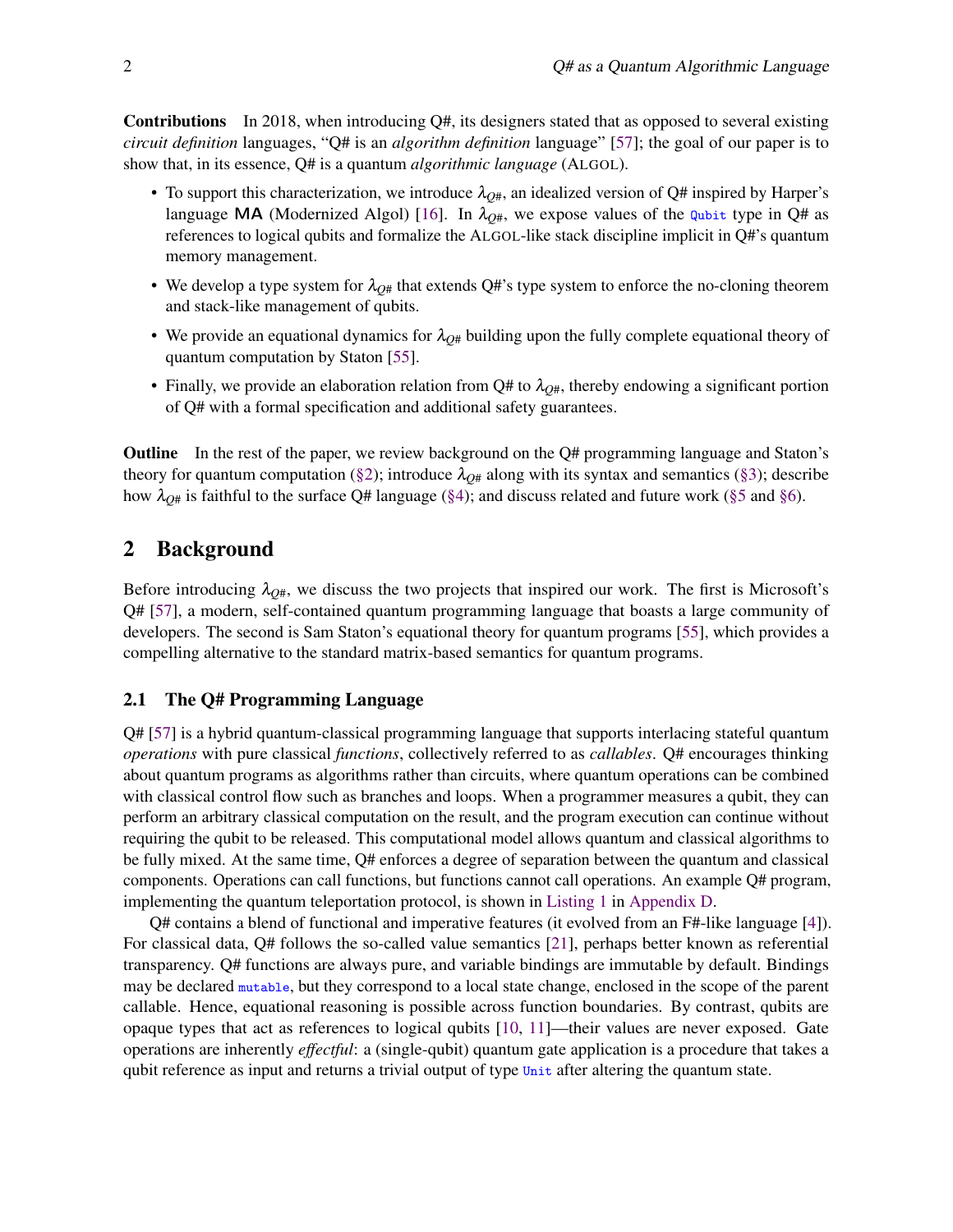```
operation NewQubit () : Qubit {
 use q = Qubit ();
 return q;
}
```

```
operation Cloning () : Qubit {
  use q1 = Qubit();
  let q2 = q1;
  CNOT(q1, q2);}
```
(a) Returning a qubit after its lifetime has ended.

(b) Using the same qubit as both control and target.



Callables in Q# can be *higher-order*: functions and operations are values and can be given as arguments to, or returned by, other functions and operations. Both functions and operations can be partially applied. Quantum algorithms parameterized by quantum subroutines are easily expressed in Q# using higher-order operations. For example, an operation implementing Grover's search [\[14\]](#page-12-4) can accept an oracle as a parameter and apply it in each iteration.

Q# supports a restricted form of metaprogramming, where the compiler can automatically generate the adjoint and controlled versions of unitary operations. Operations can declare their support for Adjoint and Controlled *functors* (in Q#'s terminology<sup>[1](#page-2-0)</sup>) using the *characteristics* Adj and Ctl, respectively.

Q# follows the QRAM model of computation [\[26\]](#page-13-1), which assumes an unbounded supply of logical qubits from which the programmer can obtain a reference to a new qubit by calling the use command. Qubits are hence allocated and deallocated in a stack-like manner, where the lifetime of a qubit is equivalent to the lexical scope of the use command. Even though this stack discipline can ensure safe (quantum) memory management, it is currently not enforced by the Q# compiler and type system. [Figure 1a](#page-2-1) shows a minimal example that passes the type checker but fails at runtime (in a simulator).

Programmers are allowed to create new bindings using let that refer to the same qubit as another binding, leading to *aliasing* of qubit references. While aliasing is ubiquitous in Q#, it can lead to unsafe behavior in violation of the *no-cloning theorem* [\[61\]](#page-15-0), which forbids duplication of qubits. In [Figure 1b,](#page-2-1) both q1 and q2 refer to the same qubit. Applying CNOT with q1 as the control and q2 as the target is equivalent to cloning the underlying qubit. Currently, Q# cannot prevent this issue statically.

An informal specification of the Q# language was recently published [\[22\]](#page-13-2). However, it does not capture the subtle aspects of the language, such as the aliasing of qubit references or its goal of maintaining a stack discipline. Our work makes these subtleties explicit and formal.

#### <span id="page-2-3"></span>2.2 An Equational Theory for QRAM

Staton [\[55\]](#page-14-2) presents a substructural (linear) version of his framework for "parameterized algebraic theories" [\[54\]](#page-14-3). He develops an axiomatization for quantum computation using this framework, which he shows to be fully complete. Staton then extracts an equational theory for a quantum programming language from his algebraic theory that uses *generic effects* rather than *algebraic operations* [\[44\]](#page-14-4). Finally, Staton remarks upon a variant of his theory [\[55,](#page-14-2) §6.2] that applies to the QRAM model, where instead of working with qubits, we work with references to qubits. This is the approach taken in projects like the Quantum IO Monad [\[2\]](#page-12-5), Quantum Hoare Type Theory [\[51,](#page-14-5) [52\]](#page-14-6), and, to our advantage,  $Q\#$ <sup>[2](#page-2-2)</sup>

Here we reproduce Staton's theory of a "quantum local store" [\[55,](#page-14-2) §6.2, p. 11] for reference; we will

<span id="page-2-0"></span><sup>1</sup>Perhaps a better name for functors would be 'combinators' from the functional programming community to avoid confusion with other accepted meanings of the term 'functor.'

<span id="page-2-2"></span><sup>&</sup>lt;sup>2</sup>However, the stack-like management of qubits is unique to  $Q#$ .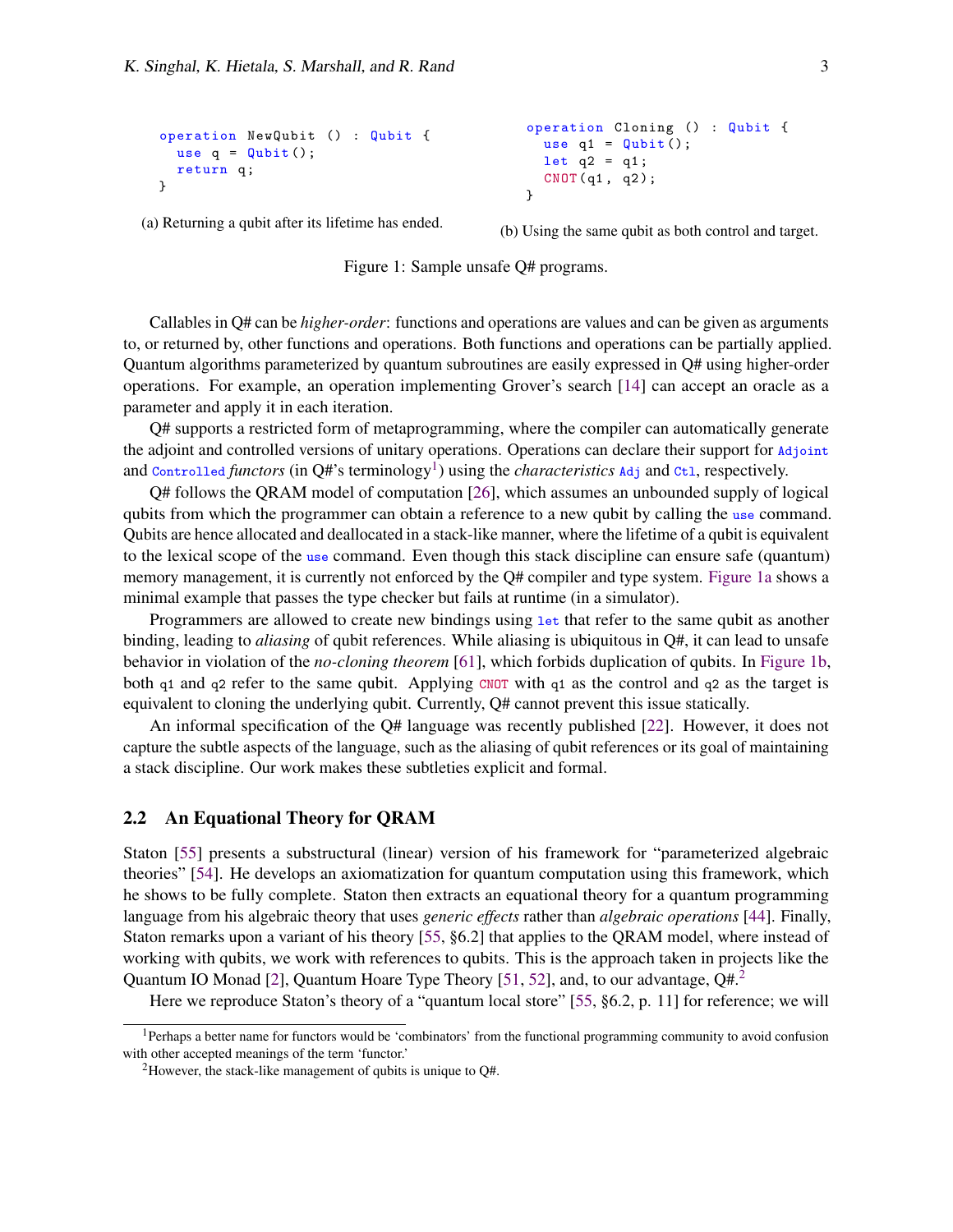see in [§3.3](#page-7-0) how this algebraic theory helps us describe the equational dynamics of  $\lambda_{Q\#}$ . We assume that the qubit references are unique, which we guarantee for  $\lambda_{Q#}$  in [§3.2.1.](#page-6-0)

Generic Effects Staton adds the following generic effects to a standard linear type theory and obtains a quantum programming language [\[55,](#page-14-2) §5] similar to Selinger's QPL [\[50\]](#page-14-7).

$$
\cfrac{\Gamma\vdash t:\text{qubit}^{\otimes n}}{\Gamma\vdash \underline{\text{apply}}_U(t):\text{qubit}^{\otimes n}}\qquad\qquad\cfrac{\Gamma\vdash t:\text{qubit}}{\Gamma\vdash \underline{\text{m easure}}(t):\text{bool}}
$$

Program Equations There are two interesting classes of axioms (ignoring the axioms that describe commutativity of let). For completeness, we also show axiom (C) pertaining to the *discard* operation (equivalent to measuring a qubit and ignoring its result), but it does not apply in the QRAM model as noted by Staton [\[55,](#page-14-2) §6.2].

Axioms relating unitary gates and measurement:

(*A*) measure(apply*<sup>X</sup>* (*a*)) ≡ ¬ measure(*a*)

(B) let 
$$
(a', x')
$$
 be apply <sub>$D(U,V)$</sub>  $(a,x)$  in (measure $(a'), x')$   $\equiv$ 

if 
$$
\underline{\text{measure}}(a) = 0
$$
 then  $(0, \underline{\text{apply}}_U(x))$  else  $(1, \underline{\text{apply}}_V(x))$ 

(*C*) discard(apply*<sup>U</sup>* (*x*)) ≡ discard(*x*)

Axioms relating allocation with unitaries and measurement:

(*D*) measure(new()) ≡ 0 (*E*) apply*D*(*U*,*V*) (new(), *x*) ≡ (new(),apply*<sup>U</sup>* (*x*))

where  $D(U, V) = U \oplus V = \begin{pmatrix} U & 0 \\ 0 & V \end{pmatrix}$  applies *U* or *V* depending on the value of its first argument.

Axiom  $(A)$  says that applying the quantum X gate to a qubit and then measuring it is the same as negating the measurement result. Axiom (B) explains the action of a block diagonal matrix  $D(U, V)$  as quantum control by stating that applying the diagonal matrix and then measuring the control qubit is equivalent to measuring the control qubit and branching on the result to decide whether to apply *U* or *V*. Axiom (C) says that if the qubits are to be discarded, applying a unitary is the same as doing nothing. Axiom (D) states that measuring a new qubit always results in 0, i.e., qubits are always initialized to 0. Axiom (E) says that using a new qubit as control is the same as controlling by 0.

We will show in [§3.3](#page-7-0) that our  $\lambda_{O#}$  calculus follows similar program equations.

## <span id="page-3-0"></span>3  $\lambda_{\text{O#}}$ : A Core Calculus for Q#

Our approach closely follows the type-theoretic interpretation of Standard ML, where Harper and Stone [\[19\]](#page-12-6) developed a well-typed internal language for Standard ML, defined an elaboration relation between the external language and this internal language, and proved the properties of the metatheory of the language using the internal language. Harper and collaborators [\[7,](#page-12-7) [28\]](#page-13-3) followed this work with the mechanization of the metatheory using the Twelf logical framework [\[43\]](#page-14-8). As a first step, we identify and isolate the core language,  $\lambda_{Q\#}$ , that captures the essential aspects of Q#. This core language is explicitly typed, and the safety properties of its type structure can be easily stated and proved.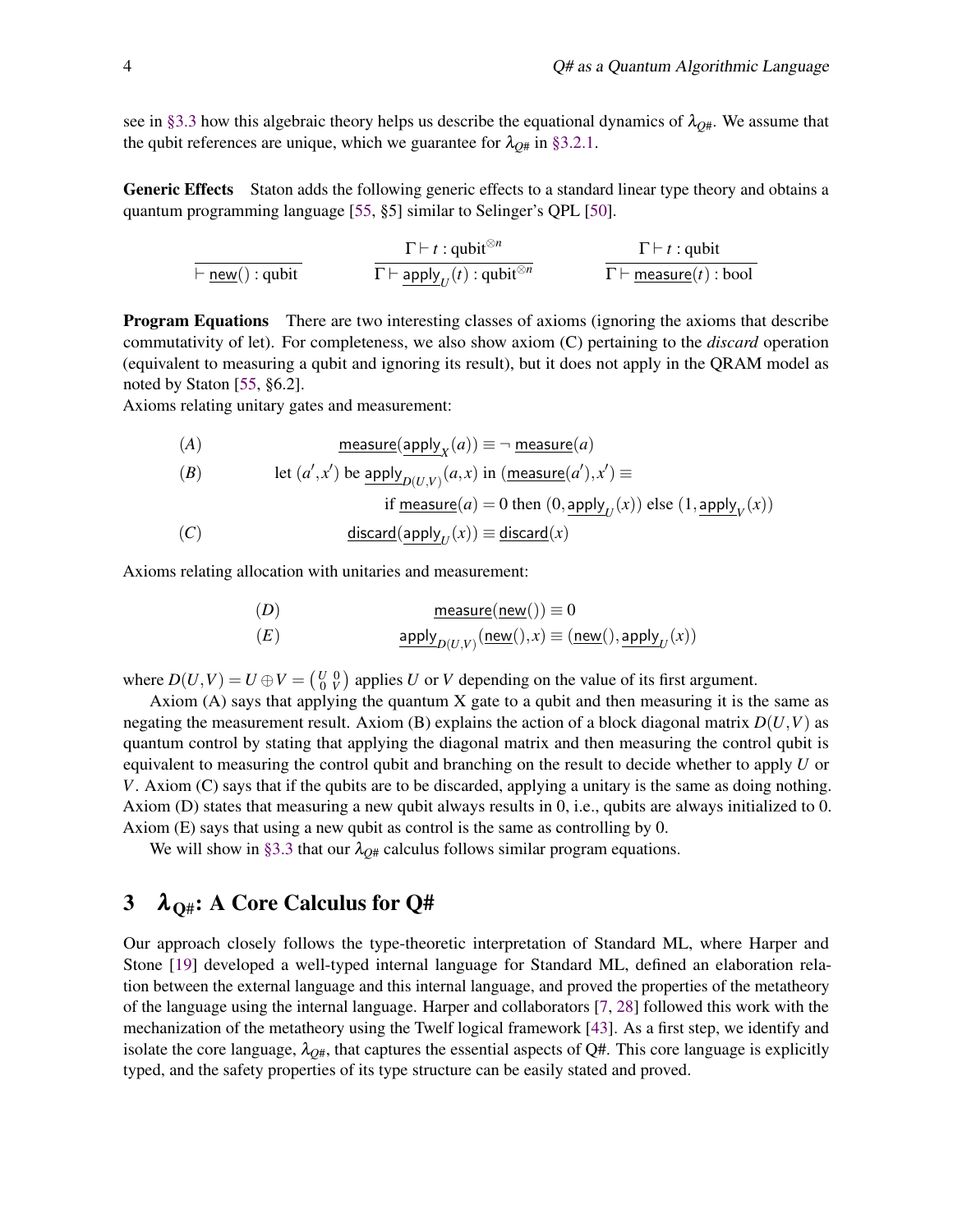Once we have identified the core, we define an elaboration relation from the surface Q# language to  $\lambda_{Q\#}$  [\(§4\)](#page-8-0). A Q# program is well-formed when it has a well-typed elaboration, and its semantics is defined to be that of its elaboration. The advantage of this approach is that proving properties about the metatheory of a large language becomes tractable because we only need to do it for the small, well-formed core.

To mirror the separation between operations and functions in  $Q#$ , we base the design of  $\lambda_{Q#}$  on Harper's MA (Modernized Algol) [\[16\]](#page-12-0), which maintains a separation between commands that modify state and expressions that do not. Q# is an ALGOL-like language in more ways than one—syntax, blockstructure, local (classical) state, and safe integration of functional and imperative paradigms. However, unlike Reynolds' Idealized ALGOL [\[48\]](#page-14-1), the variables in Q# are immutable by default, and the language follows a call-by-value semantics, both of which make it closer to Harper's MA.

Before presenting  $\lambda_{\text{O#}}$ , let us motivate our design choices and establish some terminology. Q# has two kinds of variable bindings. Those defined using the let keyword are the same as the variables in MA and follow the usual substitution-based semantics of functional programming languages. Those defined using the mutable keyword correspond to *assignables* that can be reassigned similar to "variables" in imperative languages. Significantly, they are restricted to the lexical scope in which they are bound. Since they do not affect equational reasoning across function boundaries, and our focus is on the quantum state, we ignore mutable variables in the rest of this paper. Qubits have type qubit and syntactically look just like other variables but are references to underlying logical qubits that are never exposed. Unlike classical bindings, which follow value semantics, aliasing is permitted on qubits, leading to problems such as the violation of the no-cloning theorem discussed in  $\S$ 2.1. Qubits come into scope with either the use or borrow keywords. The former provides access to freshly allocated qubits in state  $|0\rangle$ , while the latter allows access to previously allocated (and potentially entangled) qubits. We do not consider borrowing in this work as it is an optimization concern that lets a programmer reuse ancillae in their code. The only allowed operations on qubits are gate application and measurement.

#### 3.1 Syntax

[Figure 2](#page-5-0) presents the abstract syntax of  $\lambda_{Q\#}$ . We divide the grammar into a monadic effectful command language and a pure expression language (the simply-typed  $\lambda$ -calculus extended with encapsulated commands). We precisely specify the binding structure of the syntax following the notion of abstract binding trees from Harper's <code>PFPL</code> [\[17\]](#page-12-8). Following the <code>PFPL-syntactic conventions,  $\texttt{qref}\langle q\rangle,$  gateap $\langle U_{2^n}\rangle(e),$ </code> and diagap $\langle U_{2^n},V_{2^n}\rangle(e_1;e_2)$  are indexed by symbols [\[17,](#page-12-8) Ch. 31] (marked in color) and variadic product operators are indexed by finite sets, *n*, where we slightly abuse the notation,  $n \triangleq \{1,2,\ldots,n\}$ . We also use the notation,  $\tau_n \triangleq i \hookrightarrow \tau_i \mid i \in n$ . Some operators take optional arguments marked by square brackets. We will often use the concrete syntax in blue color, and some standard derived forms from Harper's language MA, shown in [Appendix A,](#page-16-0) wherever there is no possibility of confusion.

The qubit reference type  $\text{qref}\langle q \rangle$  is a singleton type [\[3,](#page-12-9) [20\]](#page-12-10), which is equivalent to *ptr*(*l*) in alias types [\[53\]](#page-14-9). Qubit symbols are shown in orange to distinguish them from the usual variables denoted by the metavariable *x*; we use qubit symbols to model the underlying logical qubit that the surface Q# language does not expose. Unitary operations, *U* (shown in *pink*), are parametric to the grammar; similar to Q#, which does not prefer a specific gate set. An *n*-qubit unitary is typed as  $U: \times_{i \in n} (i \hookrightarrow \text{qref} \langle q_i \rangle) \to \text{cmd}(\text{unit})$ , where  $\dim(U) = 2^n$ . This type ensures that multi-qubit gates can be applied only to distinct qubits. The apply $U(\epsilon)$  command applies the given unitary operation to a tuple of unique qubit references, where we follow singleton-tuple equivalence like Q# in case of a single-qubit unitary. Controlled unitaries can be represented using block diagonals, e.g., *CNOT*  $\triangleq$  D<sub>(*I*<sub>2</sub>,*X*)</sub> and are typed as  $D_{(U,V)}: \times_{i \in n+1} (i \hookrightarrow \text{qref} \langle q_i \rangle) \rightarrow \text{cmd}(\text{unit}),$  where  $\dim(U) = \dim(V) = 2^n$ . It is understood that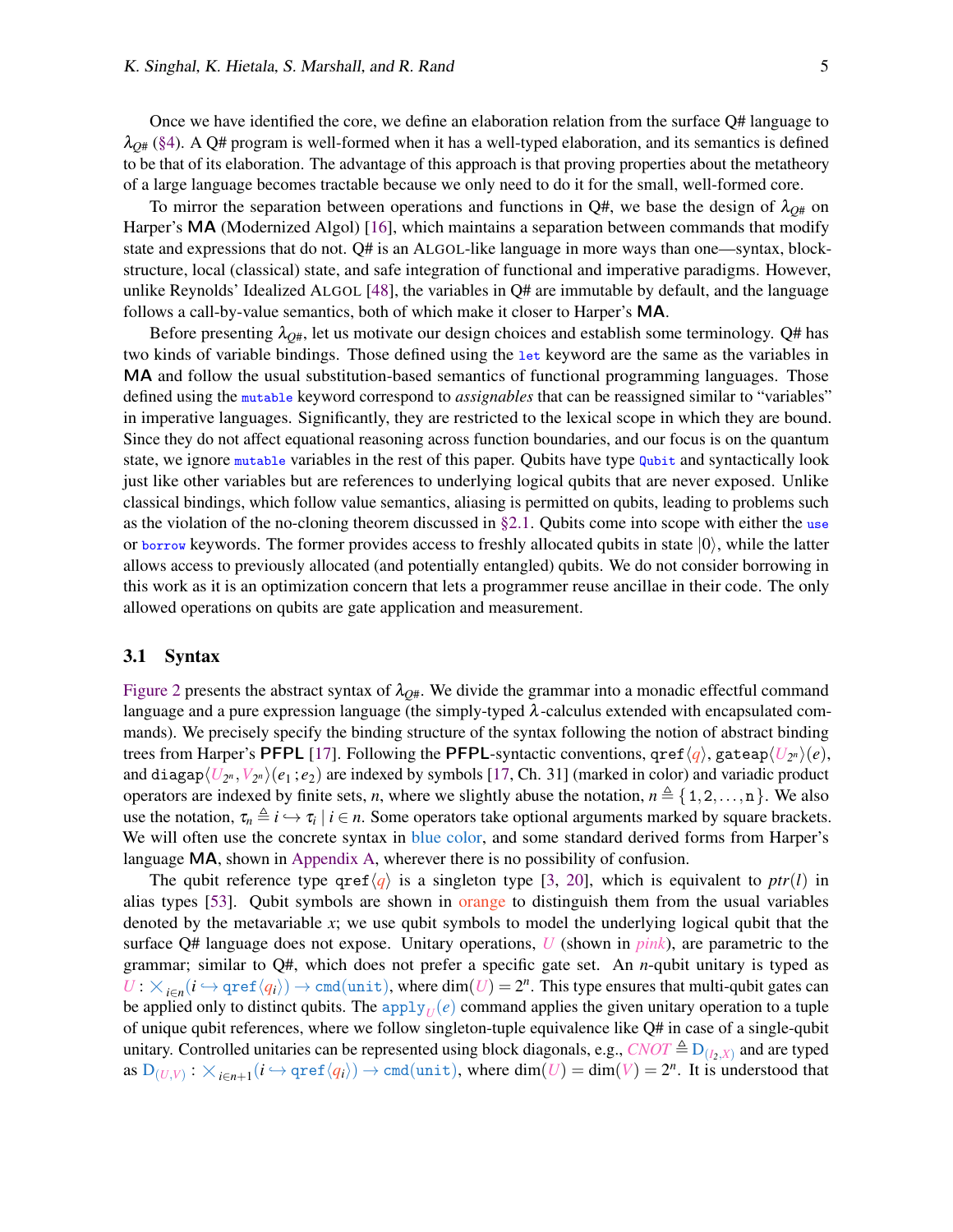<span id="page-5-0"></span>

| Sort |         | Abstract                                                                                                                                                                                                                                                                                                      | Concrete                                                                                                                                                                                                        |                                                                                                                                             |
|------|---------|---------------------------------------------------------------------------------------------------------------------------------------------------------------------------------------------------------------------------------------------------------------------------------------------------------------|-----------------------------------------------------------------------------------------------------------------------------------------------------------------------------------------------------------------|---------------------------------------------------------------------------------------------------------------------------------------------|
| Typ  |         | $\tau$ := qref $\langle q \rangle$<br>$fun(\tau_1;\tau_2)$<br>$\text{cmd}(\tau)$<br>$\text{prod}(i \hookrightarrow \tau_i \mid i \in n)$<br>bool<br>unit                                                                                                                                                      | $\text{qref}\langle q\rangle$<br>$\tau_1 \rightarrow \tau_2$<br>$\text{cmd}(\tau)$<br>$\times_{i\in n}(i\hookrightarrow \tau_i)$<br>bool<br>unit                                                                | qubit reference<br>function<br>command<br>variadic product<br>boolean<br>unit                                                               |
| Exp  | $e$ ::= | $\boldsymbol{\chi}$<br>$\texttt{let}[\tau_1;\tau_2](e_1;x.e_2)$<br>$\lambda[\tau_1;\tau_2](x.e)$<br>$ap[\tau_1;\tau_2](e_1;e_2)$<br>cmd $\tau$ $(m)$<br>$\text{tuple}[\tau_n](i \hookrightarrow e_i   i \in n) \quad \langle i \hookrightarrow e_i   i \in n \rangle$<br>$proj \langle i \rangle [\tau_n](e)$ | $\mathcal{X}$<br>$let x be e_1 in e_2$<br>$\lambda(x,e)$<br>$ap(e_1;e_2)$<br>cmd(m)<br>$e \cdot i$                                                                                                              | variable<br>let binding<br>function<br>application<br>encapsulated command<br>tuple<br>projection                                           |
|      |         | true<br>false<br>$if[\tau](e;e_1;e_2)$<br>unit<br>Cmd $m ::= \text{ret}[\tau](e)$<br>bnd $[\tau_1;\tau_2](e;x,m)$<br>$newqref[\tau](x.m)$<br>$\texttt{gateap}\langle U_{2^n}\rangle(e)$<br>$\texttt{diagap}\langle U_{2^n},V_{2^n}\rangle(e_1\,;e_2)$<br>meas(e)                                              | true<br>false<br>if $e$ then $e_1$ else $e_2$<br>$\langle \rangle$<br>$\mathtt{ret}(e)$<br>bnd $x \leftarrow e$ ; m<br>new x in m<br>$\mathtt{apply}_U(e)$<br>$\mathtt{apply}_{D(U,V)}(e_1 \,; e_2)$<br>meas(e) | true<br>false<br>if expression<br>unit<br>return<br>bind<br>new qubit reference<br>gate application<br>diagonal gate application<br>measure |

Figure 2: Abstract and concrete syntax of  $\lambda_{O#}$ .

the number of arguments required for both forms of gate application depends on the dimension of the unitary parameters involved and is enforced by the typing rules.

#### 3.2 Static Semantics

The pure fragment of  $\lambda_{Q\#}$  is the usual simply-typed  $\lambda$ -calculus, so we will not say much about it here. We show typing rules for the effectful portion of  $\lambda_{Q\#}$  in [Figure 3.](#page-6-1)

All of our command typing judgments are parameterized by a signature, Σ, that keeps track of available qubit symbols in scope and corresponds to the shape of the quantum memory, much like store shapes<sup>[3](#page-5-1)</sup> in the semantics of ALGOL [\[36,](#page-13-4) [37,](#page-13-5) [48\]](#page-14-1). The intuition behind incorporating a signature is that the block structure induced by the allocation command changes the shape of the quantum memory under consideration by making a new qubit available to the program on entry and removing it on exit. This is the essence of the stack-like treatment of local state.<sup>[4](#page-5-2)</sup>

Rules [CMD](#page-6-2)-RET and [CMD](#page-6-3)-BND are the two standard rules for monadic return and bind operations. The other four rules are specific to quantum computation.

The newqref(x, m) command allocates a fresh logical qubit q and immediately makes a reference to it available in the scope of *m*. Its typing rule [CMD](#page-6-4)-NEWQREF says that if command *m* returns a value of

<span id="page-5-2"></span><span id="page-5-1"></span> $3$ Store shapes follow laws similar to what are known as lenses in the current literature [\[9\]](#page-12-11).

<sup>4</sup>Another view is to think of the commands as being parametrically polymorphic [\[33,](#page-13-6) [34\]](#page-13-7) to the store, an idea considered by Reynolds as early as 1975 [\[6,](#page-12-12) [47\]](#page-14-10), even before store shapes. Still, we prefer the signature-based approach taken in Harper's MA.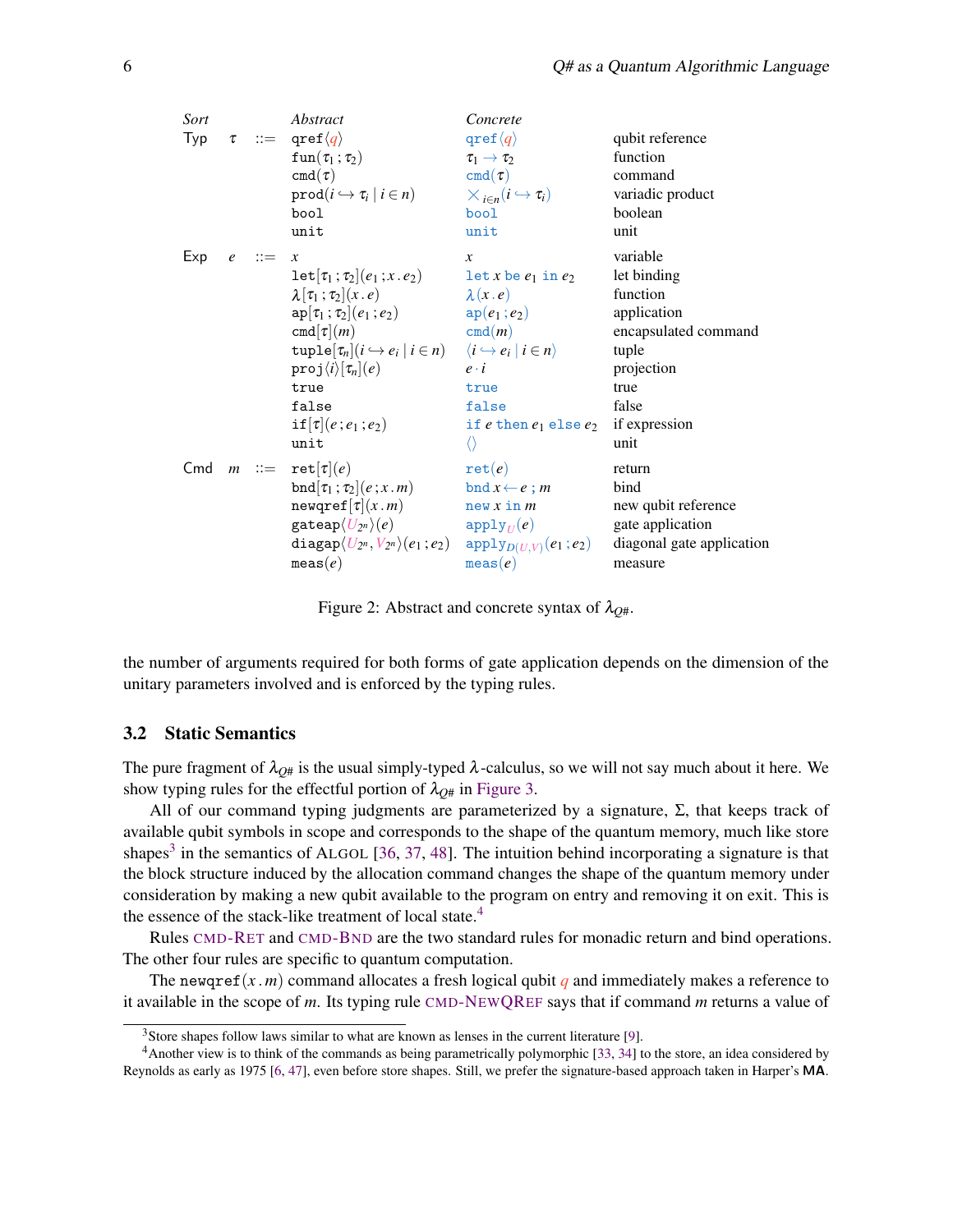<span id="page-6-4"></span><span id="page-6-3"></span><span id="page-6-2"></span><span id="page-6-1"></span>

| $\Gamma\vdash_{\Sigma} m \stackrel{.}{\sim} \tau$                                                                                                                                                                | ( <i>m</i> is a well-formed command relative to $\Sigma$ , returning a value of type $\tau$ )                                                                                                                                                                                      |             |                                                                                                                                 |
|------------------------------------------------------------------------------------------------------------------------------------------------------------------------------------------------------------------|------------------------------------------------------------------------------------------------------------------------------------------------------------------------------------------------------------------------------------------------------------------------------------|-------------|---------------------------------------------------------------------------------------------------------------------------------|
| $CMD-RET$<br>$\Gamma \vdash_{\Sigma} e : \tau$<br>$\Gamma\vdash_{\Sigma}\mathrm{ret}(e)\,\sim\,\tau$                                                                                                             | $CMD-BND$<br>$\Gamma\vdash_{\Sigma} e:\text{cmd}(\tau)$<br>$\Gamma, x : \tau \vdash_{\Sigma} m \sim \tau'$<br>$\Gamma\vdash_{\Sigma} \text{bnd}(e; x.m) \sim \tau'$                                                                                                                | CMD-NEWOREF | $\Gamma, x : \text{qref} \langle q \rangle \vdash_{\Sigma, q} m \sim \tau$<br>$\Gamma\vdash_{\Sigma}$ newqref $(x.m) \sim \tau$ |
| CMD-GATEAPREF<br>$\Gamma\vdash_{\Sigma} e:\text{prod}(\overline{i\hookrightarrow \text{pref}\left\langle q_{i}\right\rangle}^{i\in 1n})$<br>$\Gamma\vdash_{\Sigma}$ gateap $\langle U_{2^n}\rangle(e) \sim$ unit | CMD-DIAGAPREF<br>$\Gamma\vdash_{\Sigma} e_1:$ qref $\langle q \rangle$<br>$\Gamma\vdash_{\Sigma}e_2:\text{prod}(\overline{i\hookrightarrow \text{pref}\langle r_i\rangle}^{i\in 1n})$<br>$\Gamma\vdash_{\Sigma}$ diagap $\langle U_{2^n}, V_{2^n}\rangle(e_1;e_2)\sim \text{unit}$ |             | CMD-MEASREF<br>$\Gamma\vdash_{\Sigma}e:\text{gref}\langle q\rangle$<br>$\Gamma\vdash_{\Sigma}$ meas $(e) \sim$ bool             |

<span id="page-6-7"></span><span id="page-6-6"></span><span id="page-6-5"></span>Figure 3: Typing of commands. Γ is the standard typing context, and the signature, Σ, keeps track of qubit symbols in scope. Each qubit symbol is required to be distinct. See other rules in [Appendix B.1.](#page-16-1)

type  $\tau$  in a context containing  $x$ : qref $\langle q \rangle$  and a signature extended with *q*, then newqref(*x* .*m*) returns a value of type  $\tau$ . The binding structure ensures that the lifetime of the newly allocated qubit is equal to its lexical scope, ensuring a strict stack discipline and providing safe and automatic management of qubits.

Rules [CMD](#page-6-5)-GATEAPREF and [CMD](#page-6-6)-DIAGAPREF for unitary operations enforce the constraint that the input qubit references are distinct. Rule [CMD](#page-6-7)-MEASREF shows how to obtain a boolean value from an expression that resolves to a qubit reference.

In summary, the allocation command changes the shape of the store (quantum state under consideration), while commands like unitary application and measurement change the store (quantum state).

#### <span id="page-6-0"></span>3.2.1 Safety Properties

We claim that our type system supports two safety properties currently not offered by Q#:

Proposition 1. λ*Q*# *supports controlled aliasing and hence, statically enforces the no-cloning theorem for all unitary operations.*

This follows from rules [CMD](#page-6-5)-GATEAPREF and [CMD](#page-6-6)-DIAGAPREF: The premises of both typing rules require the input qubit references to be unique as all the entries in a tuple are required to be references to different logical qubits. In the case of the block diagonal, the control qubit reference, *e*1, is also required to be distinct from the qubit references in *e*2.

**Example 3.1.** The unsafe code fragment from [Figure 1b](#page-2-1) can be written in  $\lambda_{O#}$  syntax as:

 $newqref(q_1.ret(left(q_1; q_2).cmd(diagap $(I_2, X_2)(q_1; q_2))))$$ 

or in the concrete syntax as  $new\ q_1$  in  $\text{ret}(\text{let }q_2$  be  $q_1$  in  $\text{cmd}( \text{apply}_{D(l_2,X)}(q_1\,;q_2) ))$ . Since the type of the qubit reference in  $\lambda_{Q#}$ , qref $\langle q \rangle$ , is indexed by the symbolic name of the qubit, we can tell statically that *q*<sup>1</sup> and *q*<sup>2</sup> reference the same underlying logical qubit. This allows our type system to reject the above program even though the Q# compiler allows it to pass.

Proposition 2. λ*Q*# *statically ensures safe memory management and disallows dangling qubit references.*

The allocation command, newqref $(x, m)$ , as previously explained, comes with its own binding form, which ensures that the reference created during allocation can never escape its lexical scope. In rule [CMD](#page-6-4)-NEW[QR](#page-6-4)EF, the fresh logical qubit *q* allocated during this command is only available in the extended signature in the premise and not in the conclusion at the end of the command.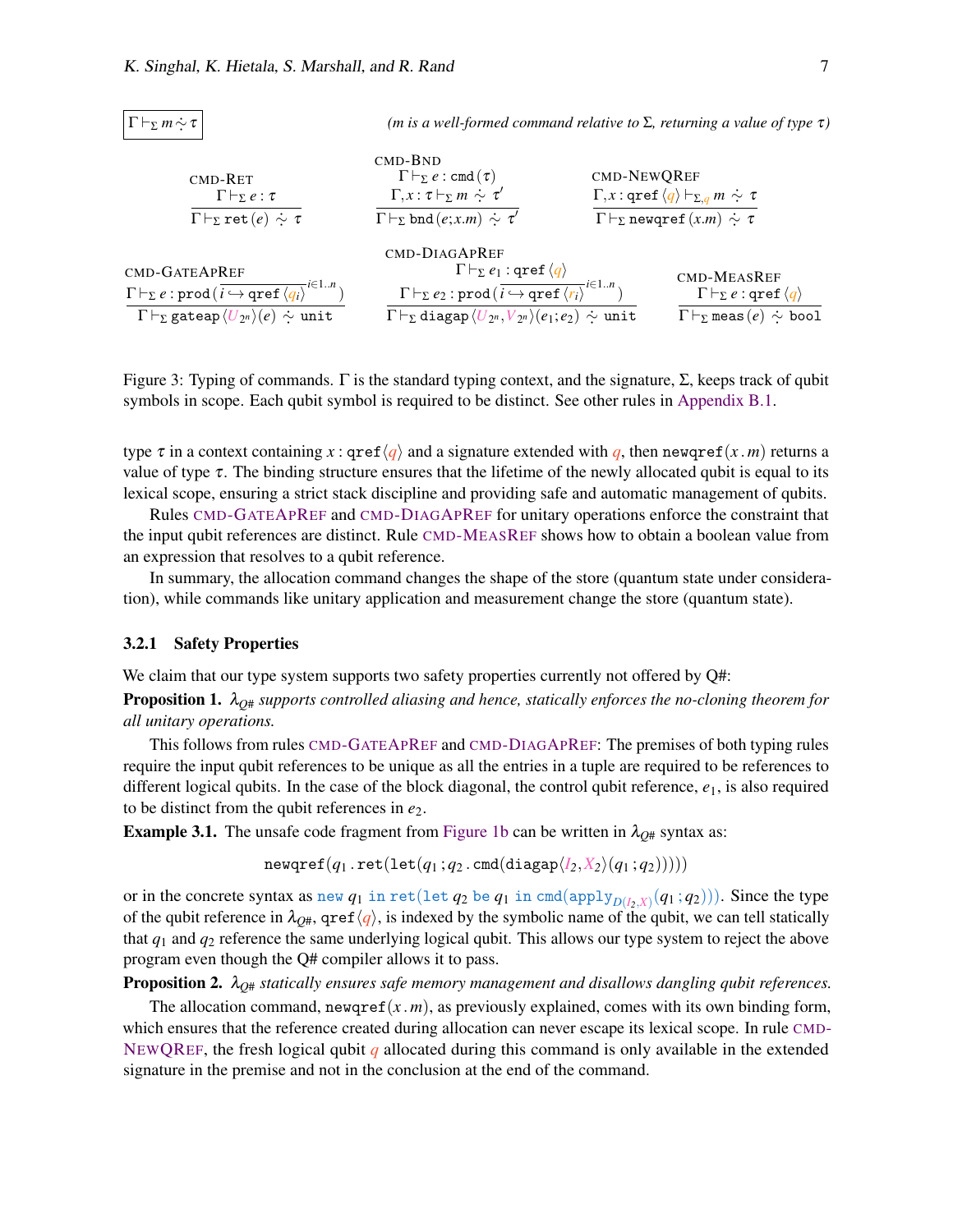**Example 3.2.** Using  $\lambda_{Q\#}$  concrete syntax and the derived forms from [Appendix A,](#page-16-0) the unsafe code fragment shown in [Figure 1a](#page-2-1) can be written as let NewQubit be  $\text{proc}() \{ new x in ret(x) \} in \langle \rangle$ . Here, while  $\text{ret}(x)$  has type  $\text{qref}\langle q \rangle$  when *q* is in the signature, i.e.,  $\Gamma, x : \text{qref}\langle q \rangle \vdash_{\Sigma, q} \text{ret}(x) \sim \text{qref}\langle q \rangle$ ; the conclusion of rule [CMD](#page-0-0)-NEWQREF removes  $q$  from scope and renders new  $x$  in ret( $x$ ) ill-typed, i.e.,  $\Gamma \nvdash_{\Sigma}$  new *x* in ret(*x*)  $\sim$  qref $\langle q \rangle$ .

### <span id="page-7-0"></span>3.3 Dynamic Semantics

As Staton [\[55,](#page-14-2) p. 3] suggests, "by giving a fully complete equational theory we can understand quantum computation from the axioms of the theory without having to turn to denotational models built from operator algebra"; we rely on his equational theory for quantum local store [\[55,](#page-14-2) §6.2] to provide an equational dynamics for the effectful quantum fragment of  $\lambda_{Q\#}.^5$  $\lambda_{Q\#}.^5$  Unlike Staton's language, our unitary operations do not return qubits but modify them in place. In this presentation, we use several derived forms from [Appendix A.](#page-16-0) Specifically, do returns the result of sequential execution of commands. The program equations assume the availability of a universal gate set.

#### Interesting Axioms

$$
a: \operatorname{qref}\langle q \rangle \vdash \operatorname{do} \{\operatorname{apply}_X(a); \operatorname{meas}(a)\} \equiv \neg \operatorname{do} \{\operatorname{meas}(a)\} \tag{A}
$$
\n
$$
a: \operatorname{qref}\langle q \rangle, b: \times_{i \in n} (i \hookrightarrow \operatorname{qref}\langle r_i \rangle) \vdash \{\operatorname{apply}_{D(U,V)}(a;b); \operatorname{meas}(a); \operatorname{ret}(\langle \rangle)\} \equiv
$$
\n
$$
\{x \leftarrow \operatorname{meas}(a); \operatorname{ret}(if x \operatorname{then} \operatorname{cmd}(\operatorname{apply}_V(b)) \operatorname{else} \operatorname{cmd}(\operatorname{apply}_U(b)))\} \quad \text{(B)}
$$
\n
$$
\vdash \operatorname{do} \{\operatorname{new} a \operatorname{in} \operatorname{meas}(a)\} \equiv \operatorname{false} \tag{D}
$$
\n
$$
b: \operatorname{qref}\langle q \rangle \vdash \operatorname{do} \{\operatorname{new} a \operatorname{in} \operatorname{apply}_{D(U,V)}(a;b)\} \equiv \operatorname{do} \{\operatorname{apply}_U(b); \operatorname{new} a \operatorname{in} \operatorname{ret}(\langle \rangle)\} \tag{E}
$$

As mentioned in §2.2, we omit Station's axiom (C) because, in the QRAM model, the discard operation just forgets the name of the reference to a qubit. In Q# and 
$$
\lambda_{Q^{\#}}
$$
, we may consider an equivalent behavior: qubit references are automatically forgotten when they reach the end of their lexical scope. A degenerate case of axiom (C) (for a 1 × 1 unitary) holds for both Station's theory for a quantum local store and  $\lambda_{Q^{\#}}$ ; it

says that one can ignore the global phase.

Administrative Axioms The following equations correspond to respecting the composition and product monoidal structure of unitaries:

$$
m_1: \operatorname{cmd}(\tau_1), m_2: \operatorname{cmd}(\tau_2) \vdash \operatorname{do} \{\operatorname{new} a \text{ in new } b \text{ in } m_1; \operatorname{apply}_{SWAP}(a, b); m_2\} \equiv
$$

do {new *a* in new *b* in 
$$
m_1
$$
; let  $\langle b, a \rangle$  be  $\langle a, b \rangle$  in  $\text{cmd}(m_2)$  (F)

$$
e: \bigtimes_{i \in n} (i \hookrightarrow \mathrm{qref} \langle q_i \rangle) \vdash \mathrm{do} \{ \mathrm{apply}_{I_{2^n}}(e) \} \equiv \langle \rangle \tag{G}
$$

$$
e : \bigtimes_{i \in n} (i \hookrightarrow \text{qref} \langle q_i \rangle) \vdash \text{do} \{ \text{apply}_{\textit{VU}}(e) \} \equiv \text{do} \{ \text{apply}_{\textit{U}}(e); \text{apply}_{\textit{V}}(e) \} \tag{\textbf{H}}
$$

$$
e_1: \bigtimes_{i \in m} (i \hookrightarrow \mathrm{qref}\langle q_i \rangle),
$$

$$
e_2: \bigtimes_{i \in n} (i \hookrightarrow \mathrm{qref} \langle r_i \rangle) \vdash \mathrm{do} \{ \mathrm{apply}_{U \otimes V}(e_1, e_2) \} \equiv \mathrm{do} \{ \mathrm{apply}_{U}(e_1); \mathrm{apply}_{V}(e_2) \} \tag{I}
$$

Selinger [\[50\]](#page-14-7) notes that the *SWAP* gate is equivalent to classically renaming qubit references, which captures the intuition behind equation (F). However, in our case, we have to ensure that the scope of the

<span id="page-7-1"></span> $5$ We show the traditional operational semantics in [Appendix B.2.](#page-17-0)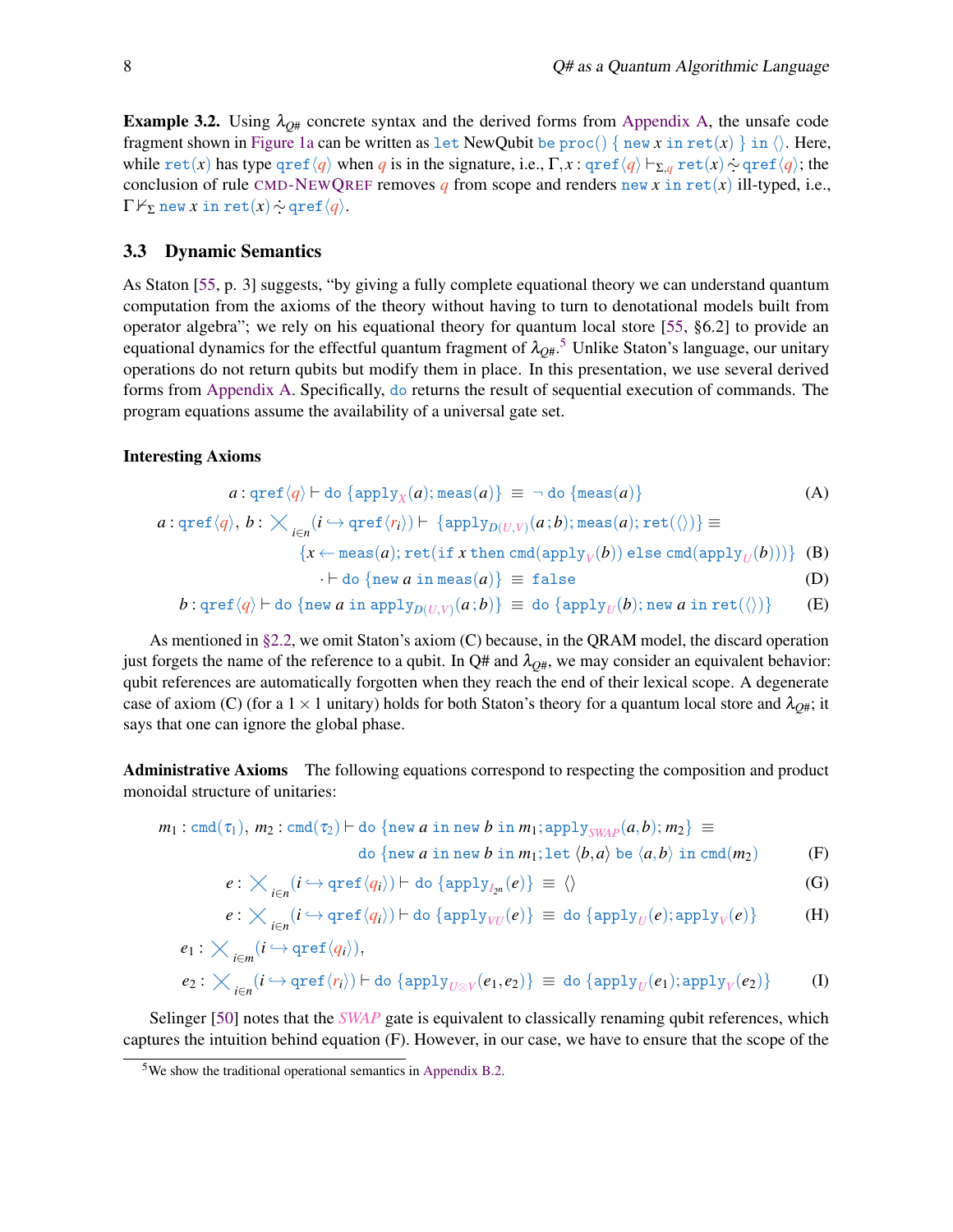qubits is limited to our expression (since *SWAP* is stateful). Axiom (G) says that applying an identity gate is equivalent to doing nothing. Axioms (H) and (I) show the two ways of composing unitaries—sequential and tensor products (horizontal and vertical composition, respectively, in circuit notation).

Like Staton, we also state the commutativity equations that hold for  $\lambda_{Q\#}$ :

$$
a: \operatorname{qref}\langle q \rangle, b: \operatorname{qref}\langle r \rangle, m: \operatorname{cmd}(\tau) \vdash \operatorname{do} \{x \leftarrow \operatorname{meas}(a) \, ; \, y \leftarrow \operatorname{meas}(b) \, ; \, m\} \equiv
$$
\n
$$
\operatorname{do} \{y \leftarrow \operatorname{meas}(b) \, ; \, x \leftarrow \operatorname{meas}(a) \, ; \, m\}
$$
\n
$$
m: \operatorname{cmd}(\tau) \vdash \operatorname{do} \{\operatorname{new} \, a \, \operatorname{in} \, \operatorname{new} \, b \, \operatorname{in} \, m\} \equiv \operatorname{do} \{\operatorname{new} \, b \, \operatorname{in} \, \operatorname{new} \, a \, \operatorname{in} \, m\}
$$
\n
$$
b: \operatorname{qref}\langle q \rangle, m: \operatorname{cmd}(\tau) \vdash \operatorname{do} \{\operatorname{new} \, a \, \operatorname{in} \, y \leftarrow \operatorname{meas}(b) \, ; \, m\} \equiv
$$
\n
$$
(K)
$$

$$
\text{do } \{y \leftarrow \text{meas}(b) \text{ ; new } a \text{ in } m\} \tag{L}
$$

Now that we have shown that the quantum portion of  $\lambda_{O#}$  is equivalent to Staton's quantum program-ming language [\[55,](#page-14-2) §5]<sup>[6](#page-8-1)</sup> and corresponding program equations with his theory of quantum local store, we can restate Staton's result [\[55,](#page-14-2) p. 8, Theorem 11] for our language:

**Theorem 1** (Universality of  $\lambda_{Q\#}$ ). *For any linear map*  $f : M_{2^{n_1}} \oplus \cdots \oplus M_{2^{n_k}} \to M_{2^p}$  *that is completely positive and unital (i.e. corresponds to a trace-preserving superoperator), there is a*  $\lambda_{Q\#}$  *term, t, such that t implements f .*

This corresponds to Staton's Theorem 11.1 [\[55\]](#page-14-2), which is a variation on Selinger's Theorem 6.14 [\[50\]](#page-14-7). The proof relies on the correspondence between Staton's simple quantum language and a fragment of  $\lambda_{O#}$ , where the translation is straightforward [\(Appendix C\)](#page-18-0).

Theorem 2 (Completeness). *Assuming an axiomatization of unitaries, if two terms t and u have equivalent interpretation in a common context,*  $\Gamma$ *, then*  $\Gamma \vdash t \equiv u$  *is derivable.* 

Note that since Q# is parameterized over gate sets, we need an equational theory over unitaries for  $\lambda_{O#}$ . In the simplest case, we can declare two unitaries equal if their corresponding matrices are equal. Again, the result follows from Staton's Theorem 11.2. There are two differences: (1) instead of algebraic operations, our theorem is stated in terms of generic effects (which correspond directly to programming); (2) in addition to the equations (A)–(L) stated above, we also need the standard  $\beta\eta$ -equalities of simplytyped λ-calculus, which are required because our axioms do not live in isolation but are written as typed expressions in a context.

## <span id="page-8-0"></span>4 Translation from Q# to  $\lambda_{\Omega^{\#}}$

We summarize the rules for converting from the supported features of  $Q#$  to  $\lambda_{Q#}$  in [Table 1.](#page-9-1) For ease of presentation, we use the derived forms from [Appendix A.](#page-16-0) [Figure 4](#page-20-0) in [Appendix D](#page-19-1) shows the elaboration of the Q# teleport example from [Listing 1.](#page-19-0)

Elaboration maintains a *context* (not shown in [Table 1\)](#page-9-1) that stores the logical qubit associated with each qubit reference. To translate the Q# type  $\frac{q_{\text{ubit}}}{q}$  to the  $\lambda_{\text{O#}}$  type  $\frac{q_{\text{ref}}}{q}$ , we look up the reference associated with the Qubit type in the context or add a new logical qubit to the context. The use statements and operation parameters update the context to include a mapping from the new qubit or qubit parameter(s) to a fresh logical qubit. In [Figure 4,](#page-20-0) *a*, *b*, and *m* are distinct logical qubits introduced by elaboration.

Elaboration performs some type checking to produce well-formed  $\lambda_{Q#}$  terms. For example, elaboration checks that the first argument to a Controlled or Adjoint functor is equipped with the Ctl and/or Adj

<span id="page-8-1"></span> $6$ See [Appendix C](#page-18-0) for the trivial term translation.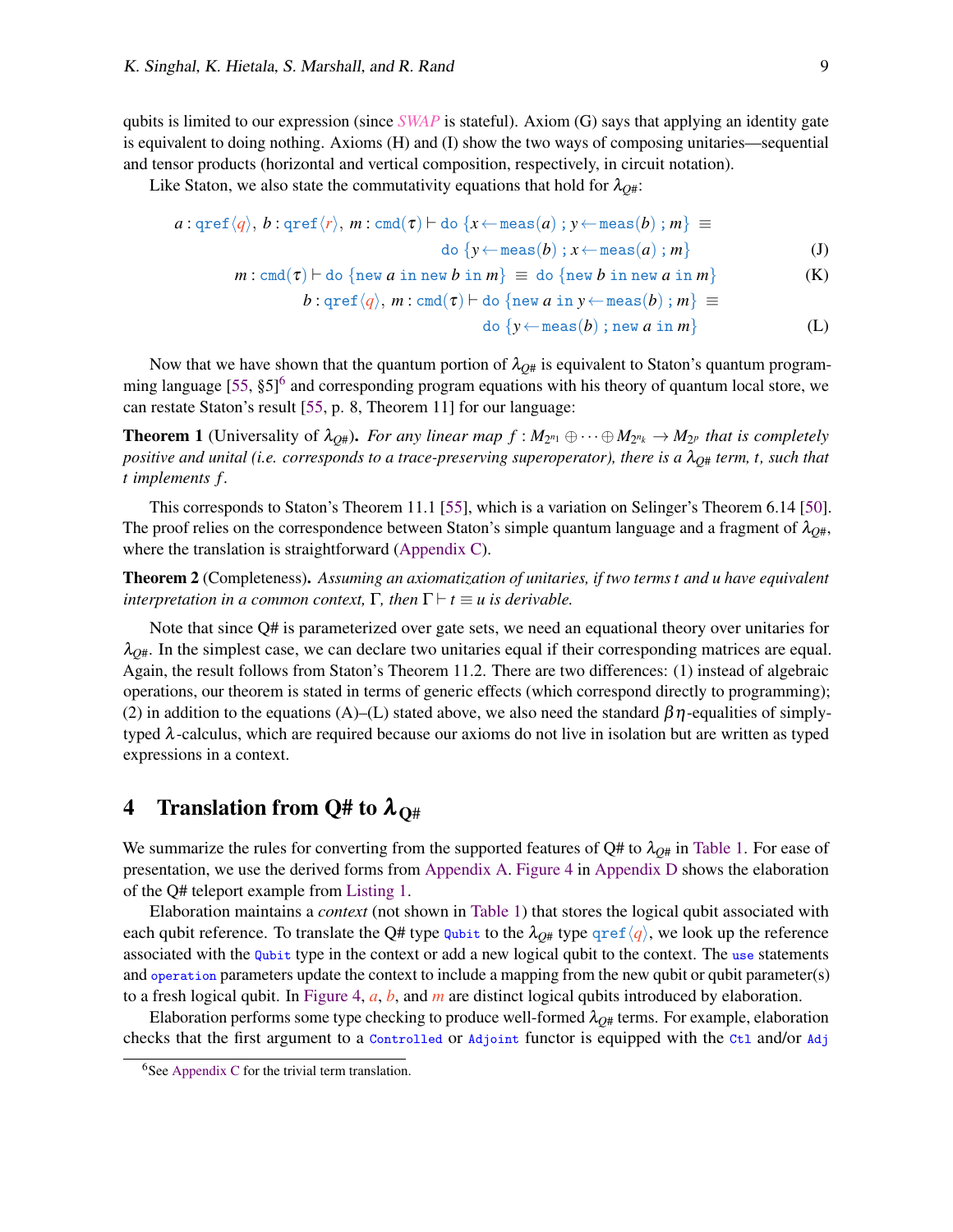<span id="page-9-1"></span>

| Q# Syntax                                                                                                                 | $\lambda_{O#}$ Translation                                                                                                                                              |  |
|---------------------------------------------------------------------------------------------------------------------------|-------------------------------------------------------------------------------------------------------------------------------------------------------------------------|--|
| $\llbracket (\tau_1,\ldots,\tau_n)\rrbracket$                                                                             | $\times_{i\in n}(i\hookrightarrow [\![\tau_i]\!])$                                                                                                                      |  |
| $\llbracket \tau_1 \to \tau_2 \rrbracket$                                                                                 | $\llbracket \tau_1 \rrbracket \rightarrow \llbracket \tau_2 \rrbracket$                                                                                                 |  |
| $\llbracket \tau_1 \Rightarrow \tau_2 \rrbracket$                                                                         | $\llbracket \tau_1 \rrbracket \Rightarrow \llbracket \tau_2 \rrbracket$                                                                                                 |  |
| $\left[\begin{bmatrix} \text{Bool} \end{bmatrix} \right]$ and $\left[\begin{bmatrix} \text{Result} \end{bmatrix} \right]$ | bool                                                                                                                                                                    |  |
| $\left\ $ Qubit $\right\ $                                                                                                | qref $\langle q \rangle$                                                                                                                                                |  |
| $\Vert$ Unit $\Vert$                                                                                                      | unit                                                                                                                                                                    |  |
| $\left\ \text{function } f(x_1 : \tau_1, \dots) : \tau \{e\}\right\ $                                                     | $\lambda[\times_{i \in n} (i \hookrightarrow [\![\tau_i]\!])$ ; $\tau](\langle i \hookrightarrow x_i   i \in n \rangle$ . $[\![e]\!]$ )                                 |  |
| $\left[\text{operation } f(x_1 : \tau_1, \dots) : \tau \{ s \} \right]$                                                   | $\lambda[\times_{i\in n}(i\hookrightarrow \llbracket \tau_i \rrbracket)$ ; cmd $(\tau)[(\langle i\hookrightarrow x_i \mid i\in n\rangle \cdot \llbracket s \rrbracket)$ |  |
| $\left\Vert \mathbf{return } e \right\Vert$                                                                               | ret([e])                                                                                                                                                                |  |
| $\left[ \left[ \det x = e; \dots \right] \right]$                                                                         | let x be $\llbracket e \rrbracket$ in $\llbracket \ldots \rrbracket$                                                                                                    |  |
| $\left[\begin{matrix} \text{if } e \{s_1\} \text{else } \{s_2\} \end{matrix}\right]$                                      | if $\llbracket e \rrbracket$ then cmd( $\llbracket s_1 \rrbracket$ ) else cmd( $\llbracket s_2 \rrbracket$ )                                                            |  |
| $\left[\begin{matrix} \text{use } q = \text{Qubit} \end{matrix} \left\{ s \right\} \right]$                               | new q in $  s  $                                                                                                                                                        |  |
| $\left\Vert$ Adjoint $e_1$ $(e_2)$ $\right\Vert$                                                                          | $\text{apply}_{U^{\dagger}}(\llbracket e_2 \rrbracket)$ , where $U = \text{mat}(\llbracket e_1 \rrbracket)$                                                             |  |
| $\llbracket$ Controlled $e_1$ $(q, e_2) \rrbracket$                                                                       | $\text{apply}_{D(I_{2^n},U)}(q;[[e_2]]),$ where $U = \text{mat}([[e_1]])$                                                                                               |  |
| $\llbracket e_1(e_2) \rrbracket$                                                                                          | $\ e_1\ (\ e_2\ )$                                                                                                                                                      |  |
| $[[ (e_1, \ldots, e_n) ]]$                                                                                                | $\langle [e_i], \ldots, [e_n] \rangle$                                                                                                                                  |  |
| $[\lfloor \text{true} \rfloor]$ and $[\lfloor 0 \text{ne} \rfloor]$                                                       | true                                                                                                                                                                    |  |
| $\left[\left[\text{false}\right]\right]$ and $\left[\left[\text{Zero}\right]\right]$                                      | false                                                                                                                                                                   |  |

Table 1: Select Q# to  $\lambda_{O#}$  elaboration rules. *f*, *x*, and *q* are variable names, *e* is a Q# expression, *s* is a Q# statement, and  $\tau$  is a Q# type.  $\lbrack \cdot \rbrack$  is the elaboration function and mat( $\cdot$ ) converts a  $\lambda_{O#}$  expression to its corresponding unitary operator. In the rule for Qubit, *q* is determined from the elaboration context.

characteristics and inlines the corresponding operation specialization, converting it to a unitary operator. We need to do this during elaboration because we do not yet encode characteristic information or specializations in  $\lambda_{O#}$ . An adjointable Q# operation with type ( $\mathbb{Q}$ ubit,..., $\mathbb{Q}$ ubit) => Unit can be converted into a unitary matrix by composing the unitary representations of its primitive gates. Note that the type signature and the fact that the operation is adjointable (i.e., no measurement) mean it can be unfolded to a sequence of primitive gates. We also expand multi-controlled operations (Controlled statements with a list of controls) into a nested group of single-qubit controlled operations, and expand if-elif-else expressions into nested if-then-else expressions using  $\langle \rangle$  in place of an empty else block. Finally, we restrict Q# function bodies to be pure expressions since we do not handle classical mutable values.

As this is our initial attempt to get the foundations right, we do not yet support several Q# features: namespaces; operation characteristics; custom operation specializations (i.e., implementations of controlled or adjoint variants); general application of the Adjoint and Controlled functors; arrays and slices; type parameters; base types outside of Bool, Result, and Unit; iteration using for, while, or repeat; and within-apply blocks (which apply an operation and its adjoint). We say more in [§6](#page-10-0) about the challenges involved in supporting some of these features.

### <span id="page-9-0"></span>5 Related Work

Large Language Definition Efforts In starting this project, we were encouraged by previous efforts in the formal specification of large programming languages such as Standard ML [\[19,](#page-12-6) [28\]](#page-13-3), Java [\[23\]](#page-13-8), JavaScript [\[15\]](#page-12-13), Rust [\[24,](#page-13-9) [25\]](#page-13-10), and, most recently, Go [\[13\]](#page-12-14). As we mentioned in [§3,](#page-3-0) we more or less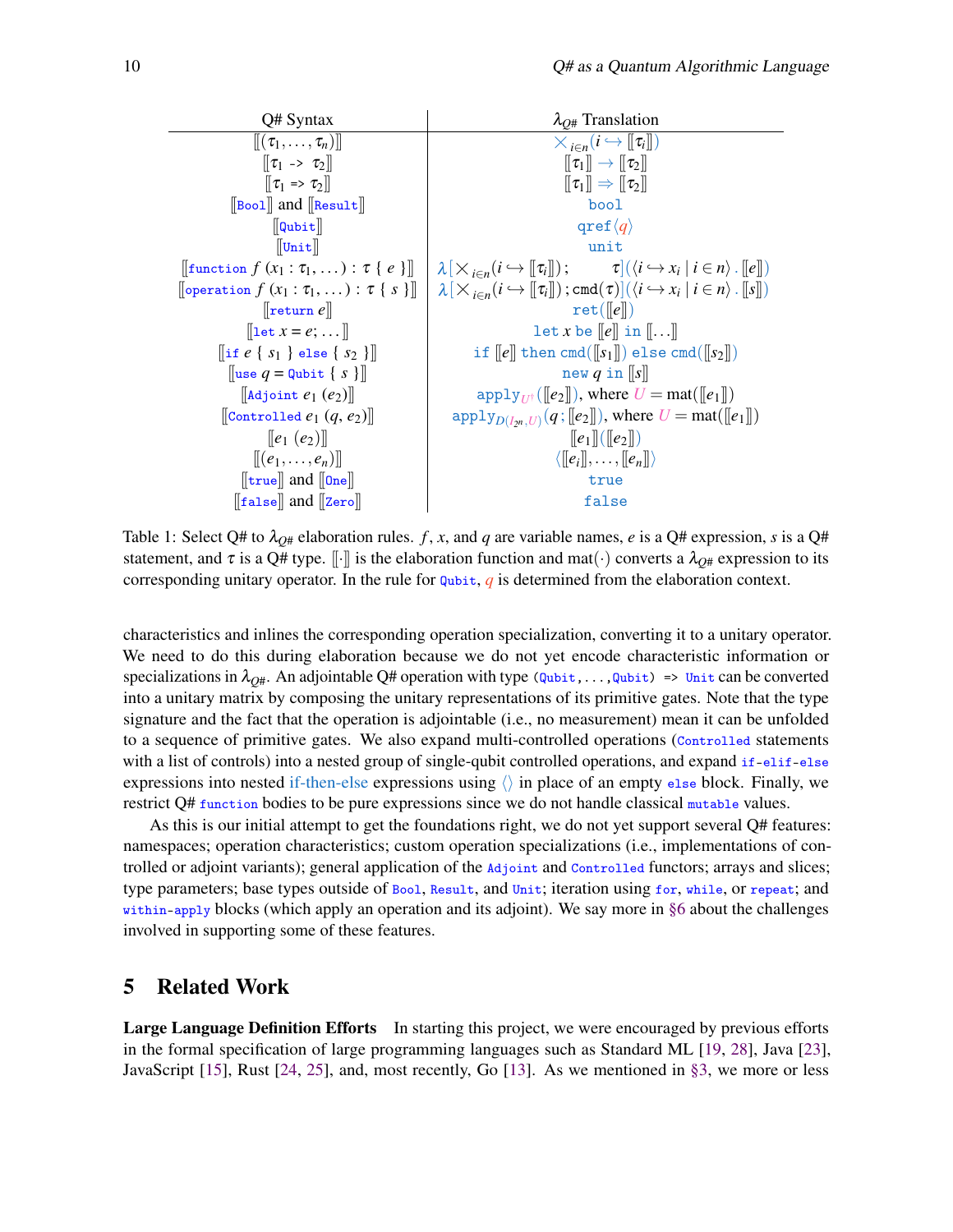followed the pioneering methodology of the formalization and mechanization of the definition of Standard ML [\[29\]](#page-13-11) by identifying a well-founded core language and performing all metatheoretical reasoning on that core. These projects demonstrate the extent to which it is possible to distill large and complex languages into their formal and faithful essence. Java and Go serve as examples of industry-scale languages in mass use benefiting from formalization and academic study: Extensions such as generics (polymorphism) were first investigated on smaller cores of the respective languages before being adopted in production over the years. In the case of JavaScript, perhaps the impact of a careful formal study was even more significant as the language became the assembly of the web. We hope our work serves as a similar playground for extensions and future impact.

Equational Theories Like Staton, we do not focus on the axiomatization of unitaries but of quantum computation in general. We discuss two similar works here.

Paykin and Zdancewic [\[41\]](#page-14-11) build upon Staton's work and present an equational theory for quantum computation embedded inside homotopy type theory (HoTT) [\[58\]](#page-15-1). The essential idea to treat unitaries as higher inductive paths simplifies the presentation of the equational theory as several axioms can be derived using the rich structure of HoTT. While their work focuses on embedding a quantum language inside a highly expressive dependent type theory, we are motivated by practical concerns in defining semantics for a real-world quantum language.

Peng et al. [\[42\]](#page-14-12) introduce Non-Idempotent Kleene Algebra (NKAT) to reason about programs algebraically. Their language is based on Kozen's Kleene Algebra with Test (or KAT), which models both programs and assertions, allowing for a lightweight implementation of a Hoare-style logic [\[27\]](#page-13-12). While the underlying language of regular expressions is not designed for convenience in programming, their use of NKAT to verify quantum program transformations is a key use-case of equational theories and one we plan to explore in future.

Linearity Research-oriented languages like QWIRE [\[40\]](#page-13-13) and Silq [\[5\]](#page-12-15) employ a linear type system to enforce the no-cloning theorem. So far, industry languages, including Q#, have not adopted linear typing. The lack of linear typing in Q# is justified by its monadic treatment of state. That is, the monad interface imposes a sequential order to manipulate the quantum state as every monad can be treated as a linear-use state monad [\[30\]](#page-13-14). The design decision in Q# to permit uncontrolled aliasing of qubits for user comfort is the only reason a monadic interface is not enough, which is addressed by our type system.

ALGOL-like Quantum Languages The IQu language [\[39\]](#page-13-15) extends Idealized ALGOL with quantum circuits and quantum variables, much as we extend Harper's Modernized Algol (MA). Like  $\lambda_{O#}$ , IQu uses references to access qubits and therefore does not need a linear type system to prevent cloning. Though every newly allocated qubit is unique, IQu does not have a way to guarantee that multiple references to the same qubit are not passed to a single operation. Instead, IQu's use of Idealized ALGOL is focused on programmability, following a design philosophy similar to that of  $Q#$ . IQu allows programmers to write the classical parts of their programs in a familiar way while providing access to the quantum state.

### <span id="page-10-0"></span>6 Conclusion and Perspectives

We present a core calculus for the Q# programming language, dubbed  $\lambda_{Q\#}$ . We maintain a separation between the quantum effectful and the pure expression sub-languages, expose the monadic nature of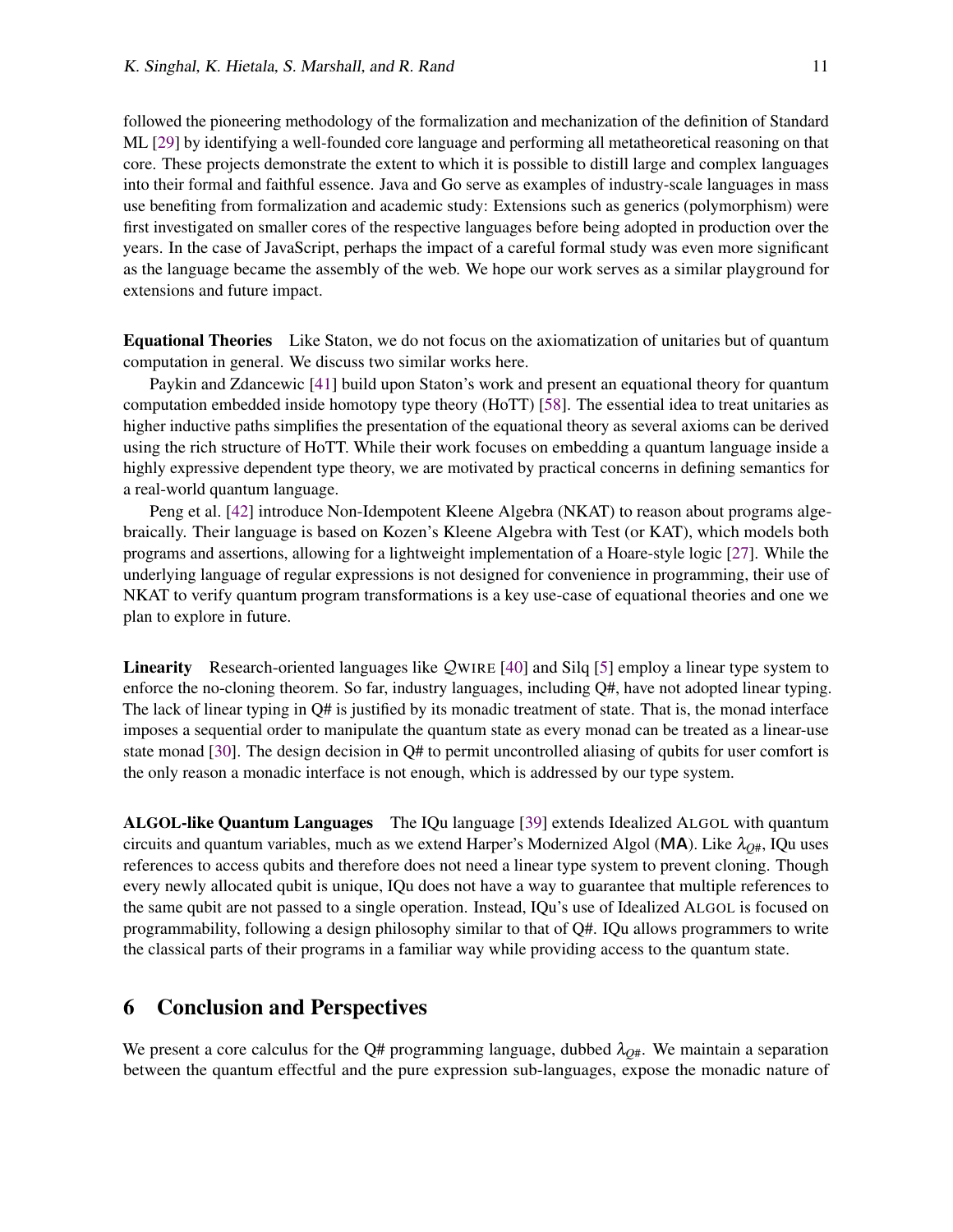computation inherent in Q#, make qubit aliasing and block structure explicit, and present an equational semantics for  $\lambda_{Q\#}$ , building upon Staton's fully complete equational theory for quantum computation.

A formal specification of the whole Q# language still requires more work. Some extensions are straightforward; e.g., classical mutable bindings in Q# can be modeled after assignables in Harper's MA; conveniently, they follow the model of classical local store analogous to how we modeled the quantum local store in this paper. Here it helps that Q# does not allow references to any types other than qubits. Other features are more challenging, including arrays, slices, iteration, polymorphism, and patterns like within-apply and repeat-until-success [\[38\]](#page-13-16). Then there is the question of how to treat operations that have specializations supplied by the programmer versus those auto-generated by the Q# compiler (which is not known statically); we may need to consider a phase distinction [\[18\]](#page-12-16) here to distinguish between what can be derived statically using types and what requires inspecting the code.

We plan to gain confidence in our formalization by mechanizing its metatheory. We see potential in recent developments such as the Agda-based formalization of Second-Order Abstract Syntax [\[8\]](#page-12-17), which lets users concisely specify algebraic theories such as Staton's and significantly reduces the boilerplate code required to state interesting theorems about the theory. However, this tool does not support substructural assumptions on qubit symbols, making our proposed extension a nontrivial prospect.

A major goal of this project is to form a playground for prototyping extensions to the Q# type system. For instance, a peculiar decision in Q# is to allow uncontrolled aliasing of qubits in support of user-friendly features such as qubit arrays. While convenient, reasoning about interference freedom for arrays is notoriously hard; specifically, our approach to enforce no-cloning inspired by alias types [\[53,](#page-14-9) [60\]](#page-15-2) does not easily scale to arrays [\[59,](#page-15-3) §3.5.1]. We are extending our  $\lambda_{O#}$  type checker with a constraint solver to evaluate potential solutions for scenarios that occur in practice in Q# library code. Depending on the complexity of the array indexing used in practice, we may use a natural number inequality checker, a simple symbolic numerical solver, or a full-fledged SMT solver like Z3 [\[31\]](#page-13-17) to guarantee qubit distinctness.

We could also statically check  $Q#s$  and  $\alpha$ <sup>t</sup> characteristics for validity. In the simplest case, we would flag operations as unitary or non-unitary in order to inform the compiler when adjoints and controls can be trivially synthesized, in the manner of Silq [\[5\]](#page-12-15). However, more complex programs are adjointable and controllable in practice, which may require a more sophisticated approach.

One of our insights from this project is that even though quantum computation is a fundamentally new abstraction, many classical techniques both from programming languages and compilers communities can be adapted to the quantum setting [\[56\]](#page-14-13). Q# and its Quantum Development Kit (QDK) are significant examples of realizing that vision [\[1\]](#page-11-0). But as a high-level programming language, Q# must also compile to efficient, low-level machine instructions. Recently, Microsoft announced QIR, a Quantum Intermediate Representation based on the popular LLVM framework [\[12\]](#page-12-18), which has gained significant industry backing in the form of the QIR Alliance [\[45\]](#page-14-14). This provides an exciting avenue for future development. We plan to explore semantics-preserving compilation from Q# to QIR using our formalization. This project will require formally specifying the semantics of QIR, for which we will draw upon the Verified LLVM (Vellvm) project [\[62\]](#page-15-4). We also aim to formalize QIR's *profiles*, which specify what kinds of quantum operations are allowed on a given quantum architecture. This, along with our current work, will constitute a significant step toward our broader vision of a fully verified quantum stack [\[46\]](#page-14-15).

### References

<span id="page-11-0"></span>[1] Alfred Aho & Jeffrey Ullman (2022): *Abstractions, Their Algorithms, and Their Compilers*. Commun. ACM 65(2), pp. 76–91, doi[:10.1145/3490685.](http://dx.doi.org/10.1145/3490685)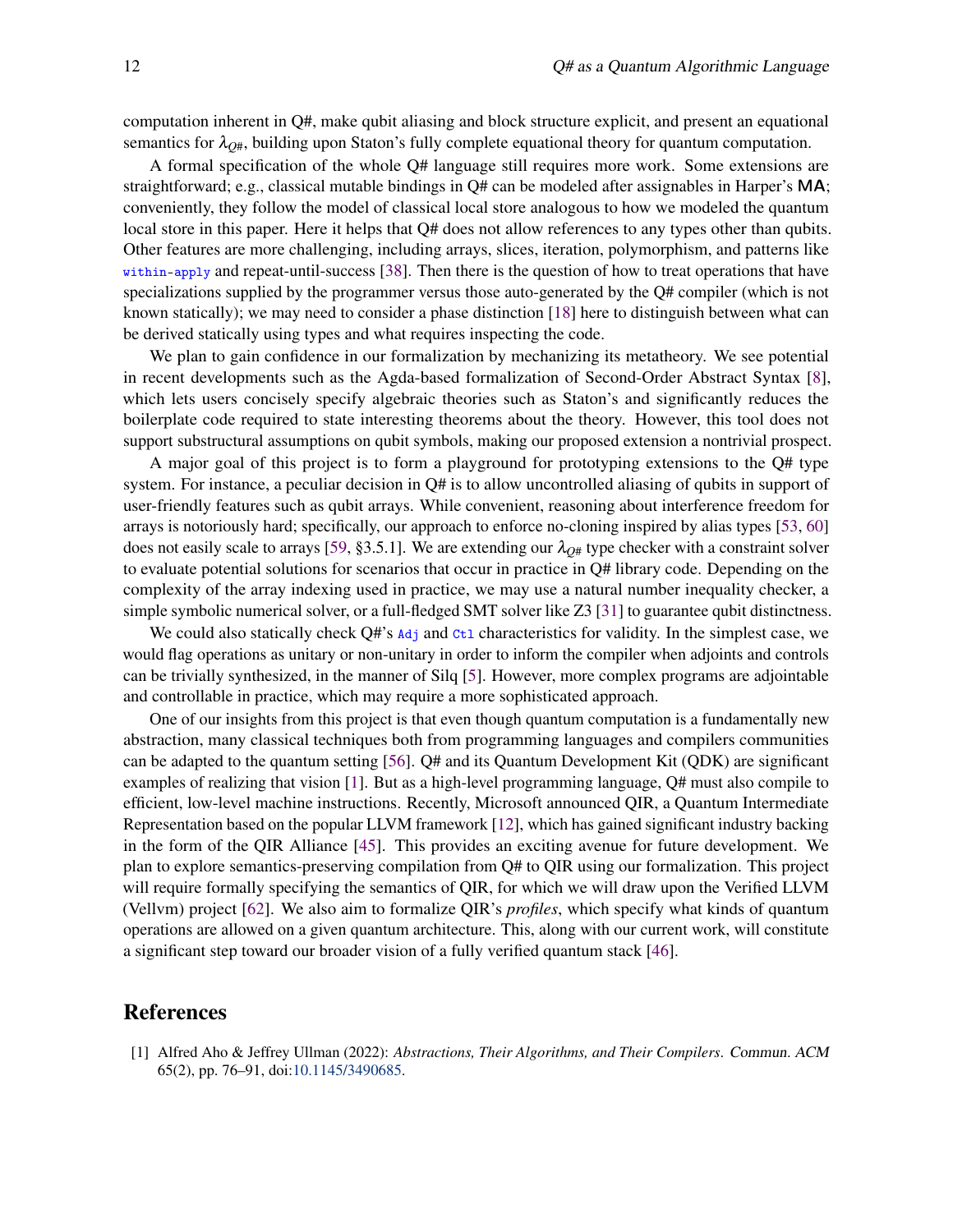- <span id="page-12-5"></span>[2] Thorsten Altenkirch & Alexander S. Green (2009): *The Quantum IO Monad*. In: Semantic Techniques in Quantum Computation, Cambridge University Press, pp. 173–205, doi[:10.1017/CBO9781139193313.006.](http://dx.doi.org/10.1017/CBO9781139193313.006) Available at <https://www.cs.nott.ac.uk/~psztxa/g5xnsc/chapter.pdf>.
- <span id="page-12-9"></span>[3] David Aspinall (1995): *Subtyping with Singleton Types*. In Leszek Pacholski & Jerzy Tiuryn, editors: Computer Science Logic, Lecture Notes in Computer Science 933, Springer Berlin Heidelberg, Berlin, Heidelberg, pp. 1–15, doi[:10.1007/BFb0022243.](http://dx.doi.org/10.1007/BFb0022243) Available at <https://homepages.inf.ed.ac.uk/da/papers/lss/>.
- <span id="page-12-1"></span>[4] John Azariah (2018): *F# & Q# - A tale of two languages*. F# and Q# Advent Calendars 2018. Available at <https://johnazariah.github.io/2018/12/04/tale-of-two-languages.html>.
- <span id="page-12-15"></span>[5] Benjamin Bichsel, Maximilian Baader, Timon Gehr & Martin Vechev (2020): *Silq: A High-Level Quantum Language with Safe Uncomputation and Intuitive Semantics*. In: Proc. PLDI '20, ACM, pp. 286– 300, doi[:10.1145/3385412.3386007.](http://dx.doi.org/10.1145/3385412.3386007) Available at [https://files.sri.inf.ethz.ch/website/papers/](https://files.sri.inf.ethz.ch/website/papers/pldi20-silq.pdf) [pldi20-silq.pdf](https://files.sri.inf.ethz.ch/website/papers/pldi20-silq.pdf).
- <span id="page-12-12"></span>[6] Stephen Brookes, Peter W. O'Hearn & Uday Reddy (2014): *The Essence of Reynolds*. In: Proc. POPL '14, ACM, pp. 251–255, doi[:10.1145/2535838.2537851.](http://dx.doi.org/10.1145/2535838.2537851)
- <span id="page-12-7"></span>[7] Karl Crary & Robert Harper (2009): *Mechanized Definition of Standard ML*. Available at [https://github.](https://github.com/SMLFamily/The-Mechanization-of-Standard-ML) [com/SMLFamily/The-Mechanization-of-Standard-ML](https://github.com/SMLFamily/The-Mechanization-of-Standard-ML).
- <span id="page-12-17"></span>[8] Marcelo Fiore & Dmitrij Szamozvancev (2022): *Formal Metatheory of Second-Order Abstract Syntax*. Proc. ACM Program. Lang. 6(POPL), doi[:10.1145/3498715.](http://dx.doi.org/10.1145/3498715) Source: [https://github.com/DimaSamoz/](https://github.com/DimaSamoz/agda-soas) [agda-soas](https://github.com/DimaSamoz/agda-soas).
- <span id="page-12-11"></span>[9] J. Nathan Foster, Michael B. Greenwald, Jonathan T. Moore, Benjamin C. Pierce & Alan Schmitt (2007): *Combinators for Bidirectional Tree Transformations: A Linguistic Approach to the View-Update Problem*. ACM Trans. Program. Lang. Syst. 29(3), doi[:10.1145/1232420.1232424.](http://dx.doi.org/10.1145/1232420.1232424)
- <span id="page-12-2"></span>[10] Alan Geller (2018): *Qubits in Q#*. Q# Advent Calendar 2018. Available at [https://devblogs.microsoft.](https://devblogs.microsoft.com/qsharp/qubits-in-qsharp/) [com/qsharp/qubits-in-qsharp/](https://devblogs.microsoft.com/qsharp/qubits-in-qsharp/).
- <span id="page-12-3"></span>[11] Alan Geller (2019): *What are Qubits?* Q# Advent Calendar 2019. Available at [https://devblogs.](https://devblogs.microsoft.com/qsharp/what-are-qubits/) [microsoft.com/qsharp/what-are-qubits/](https://devblogs.microsoft.com/qsharp/what-are-qubits/).
- <span id="page-12-18"></span>[12] Alan Geller (2020): *Introducing QIR*. Q# Blog. Available at [https://devblogs.microsoft.com/qsharp/](https://devblogs.microsoft.com/qsharp/introducing-quantum-intermediate-representation-qir/) [introducing-quantum-intermediate-representation-qir/](https://devblogs.microsoft.com/qsharp/introducing-quantum-intermediate-representation-qir/).
- <span id="page-12-14"></span>[13] Robert Griesemer, Raymond Hu, Wen Kokke, Julien Lange, Ian Lance Taylor, Bernardo Toninho, Philip Wadler & Nobuko Yoshida (2020): *Featherweight Go*. Proc. ACM Program. Lang. 4(OOPSLA), doi[:10.1145/3428217.](http://dx.doi.org/10.1145/3428217)
- <span id="page-12-4"></span>[14] Lov K. Grover (1996): *A Fast Quantum Mechanical Algorithm for Database Search*. In: Proceedings of the Twenty-Eighth Annual ACM Symposium on Theory of Computing, STOC '96, ACM, New York, NY, USA, pp. 212–219, doi[:10.1145/237814.237866.](http://dx.doi.org/10.1145/237814.237866) arXiv[:quant-ph/9605043.](https://arxiv.org/abs/quant-ph/9605043)
- <span id="page-12-13"></span>[15] Arjun Guha, Claudiu Saftoiu & Shriram Krishnamurthi (2010): *The Essence of JavaScript*. In: ECOOP 2010 – Object-Oriented Programming, Springer, pp. 126–150, doi[:10.1007/978-3-642-14107-2\\_7.](http://dx.doi.org/10.1007/978-3-642-14107-2_7) arXiv[:1510.00925.](https://arxiv.org/abs/1510.00925)
- <span id="page-12-0"></span>[16] Robert Harper (2016): *Practical Foundations for Programming Languages*, 2nd edition, chapter 34: Modernized Algol, pp. 301–312. Cambridge University Press, doi[:10.1017/CBO9781316576892.036.](http://dx.doi.org/10.1017/CBO9781316576892.036)
- <span id="page-12-8"></span>[17] Robert Harper (2016): *Practical Foundations for Programming Languages*, 2nd edition. Cambridge University Press, doi[:10.1017/CBO9781316576892.](http://dx.doi.org/10.1017/CBO9781316576892) Abbreviated online edition, with corrections: [https://www.cs.](https://www.cs.cmu.edu/~rwh/pfpl/2nded.pdf) [cmu.edu/~rwh/pfpl/2nded.pdf](https://www.cs.cmu.edu/~rwh/pfpl/2nded.pdf).
- <span id="page-12-16"></span>[18] Robert Harper (2021): *Phase Distinctions in Type Theory*. Talk at The Topos Institute Colloquium. Available at <https://www.cs.cmu.edu/~rwh/talks/ti-talk.pdf>.
- <span id="page-12-6"></span>[19] Robert Harper & Christopher A. Stone (2000): *A Type-Theoretic Interpretation of Standard ML*. In: Proof, Language, and Interaction: Essays in Honor of Robin Milner, MIT Press, pp. 341–387. Available at <https://www.cs.cmu.edu/~rwh/papers/ttisml/ttisml.pdf>.
- <span id="page-12-10"></span>[20] Susumu Hayashi (1994): *Singleton, Union, and Intersection Types for Program Extraction*. Information and Computation 109(1–2), pp. 174–210, doi[:10.1006/inco.1994.1016.](http://dx.doi.org/10.1006/inco.1994.1016)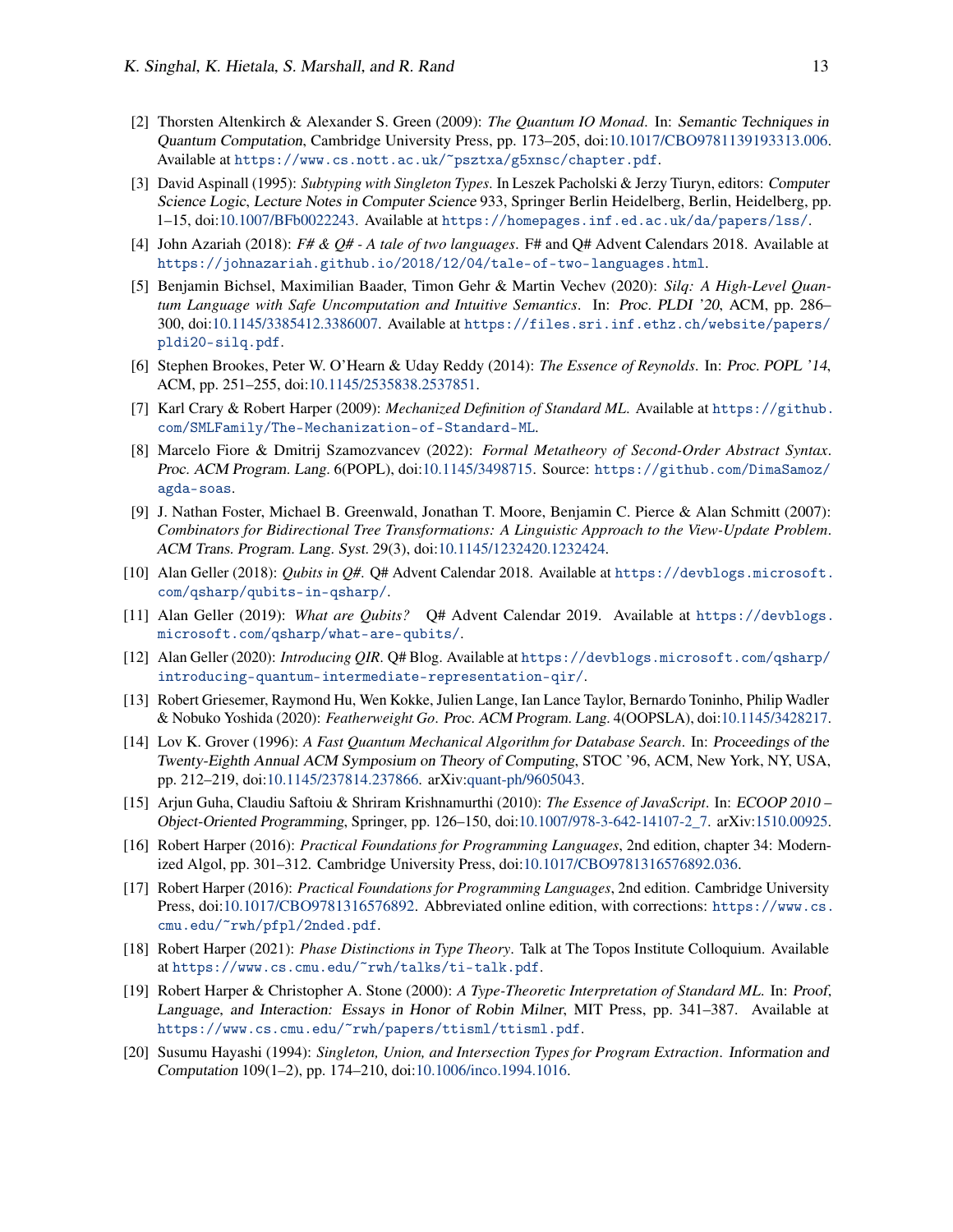- <span id="page-13-0"></span>[21] Bettina Heim (2020): *Development of Quantum Applications*. Ph.D. thesis, ETH Zurich, doi[:10.3929/ethz-b-](http://dx.doi.org/10.3929/ethz-b-000468201)[000468201.](http://dx.doi.org/10.3929/ethz-b-000468201) Ch. 8: Domain-Specific Language Q#.
- <span id="page-13-2"></span>[22] Bettina Heim & Q# Team (2020): *Q# Language Specification*. Available at [https://github.com/](https://github.com/microsoft/qsharp-language/tree/main/Specifications/Language#q-language) [microsoft/qsharp-language/tree/main/Specifications/Language#q-language](https://github.com/microsoft/qsharp-language/tree/main/Specifications/Language#q-language). Also see [\[21\]](#page-13-0).
- <span id="page-13-8"></span>[23] Atsushi Igarashi, Benjamin C. Pierce & Philip Wadler (2001): *Featherweight Java: A Minimal Core Calculus for Java and GJ*. ACM Trans. Program. Lang. Syst. 23(3), pp. 396–450, doi[:10.1145/503502.503505.](http://dx.doi.org/10.1145/503502.503505)
- <span id="page-13-9"></span>[24] Ralf Jung (2020): *Understanding and Evolving the Rust Programming Language*. Ph.D. thesis, Saarland University, doi[:10.22028/D291-31946.](http://dx.doi.org/10.22028/D291-31946) Available at <https://www.ralfj.de/research/thesis.html>.
- <span id="page-13-10"></span>[25] Ralf Jung, Jacques-Henri Jourdan, Robbert Krebbers & Derek Dreyer (2017): *RustBelt: Securing the Foundations of the Rust Programming Language*. Proc. ACM Program. Lang. 2(POPL), doi[:10.1145/3158154.](http://dx.doi.org/10.1145/3158154)
- <span id="page-13-1"></span>[26] Emmanuel Knill (1996): *Conventions for Quantum Pseudocode*. Technical Report LA-UR-96-2724, Los Alamos National Laboratory, doi[:10.2172/366453.](http://dx.doi.org/10.2172/366453)
- <span id="page-13-12"></span>[27] Dexter Kozen (1997): *Kleene Algebra with Tests*. ACM Trans. Program. Lang. Syst. 19(3), pp. 427–443, doi[:10.1145/256167.256195.](http://dx.doi.org/10.1145/256167.256195)
- <span id="page-13-3"></span>[28] Daniel K. Lee, Karl Crary & Robert Harper (2007): *Towards a Mechanized Metatheory of Standard ML*. In: Proc. POPL '07, ACM, pp. 173–184, doi[:10.1145/1190216.1190245.](http://dx.doi.org/10.1145/1190216.1190245) Available at [https://www.cs.cmu.](https://www.cs.cmu.edu/~dklee/papers/tslf-popl.pdf) [edu/~dklee/papers/tslf-popl.pdf](https://www.cs.cmu.edu/~dklee/papers/tslf-popl.pdf).
- <span id="page-13-11"></span>[29] Robin Milner, Mads Tofte & David Macqueen (1997): *The Definition of Standard ML (Revised)*. MIT Press. Available at <https://smlfamily.github.io/sml97-defn.pdf>.
- <span id="page-13-14"></span>[30] Rasmus Ejlers Møgelberg & Sam Staton (2014): *Linear Usage of State*. Log. Methods Comput. Sci. 10(1), doi[:10.2168/LMCS-10\(1:17\)2014.](http://dx.doi.org/10.2168/LMCS-10(1:17)2014)
- <span id="page-13-17"></span>[31] Leonardo de Moura & Nikolaj Bjørner (2008): *Z3: An Efficient SMT Solver*. In: Tools and Algorithms for the Construction and Analysis of Systems (TACAS '08), Springer, pp. 337–340, doi[:10.1007/978-3-540-78800-](http://dx.doi.org/10.1007/978-3-540-78800-3_24) [3\\_24.](http://dx.doi.org/10.1007/978-3-540-78800-3_24)
- <span id="page-13-19"></span>[32] Mariia Mykhailova (2020): *The Quantum Katas: Learning Quantum Computing Using Programming Exercises*. In: Proc. SIGCSE 2020, ACM, p. 1417, doi[:10.1145/3328778.3372543.](http://dx.doi.org/10.1145/3328778.3372543) Source: [https:](https://github.com/microsoft/QuantumKatas) [//github.com/microsoft/QuantumKatas](https://github.com/microsoft/QuantumKatas).
- <span id="page-13-6"></span>[33] Peter W. O'Hearn & John C. Reynolds (2000): *From Algol to Polymorphic Linear Lambda-Calculus*. J. ACM 47(1), pp. 167–223, doi[:10.1145/331605.331611.](http://dx.doi.org/10.1145/331605.331611)
- <span id="page-13-7"></span>[34] Peter W. O'Hearn & Robert D. Tennent (1995): *Parametricity and Local Variables*. J. ACM 42(3), pp. 658–709, doi[:10.1145/210346.210425.](http://dx.doi.org/10.1145/210346.210425) Reprinted as [\[35\]](#page-13-18).
- <span id="page-13-18"></span>[35] Peter W. O'Hearn & Robert D. Tennent (1997): *Parametricity and Local Variables*. In: ALGOL-like Languages (Volume 2), Birkhäuser Boston, pp. 109–163, doi[:10.1007/978-1-4757-3851-3\\_6.](http://dx.doi.org/10.1007/978-1-4757-3851-3_6)
- <span id="page-13-4"></span>[36] Frank J. Oles (1982): *A Category-Theoretic Approach to the Semantics of Programming Languages*. Ph.D. thesis, Syracuse University. Available at [https://www.cs.cmu.edu/afs/cs.cmu.edu/project/fox-19/](https://www.cs.cmu.edu/afs/cs.cmu.edu/project/fox-19/member/jcr/www/FrankOlesThesis.pdf) [member/jcr/www/FrankOlesThesis.pdf](https://www.cs.cmu.edu/afs/cs.cmu.edu/project/fox-19/member/jcr/www/FrankOlesThesis.pdf). Order no. AAI8301650.
- <span id="page-13-5"></span>[37] Frank J. Oles (1985): *Type Algebras, Functor Categories and Block Structure*. In: Algebraic Methods in Semantics, Cambridge University Press, pp. 543–573, doi[:10.7146/dpb.v12i156.7430.](http://dx.doi.org/10.7146/dpb.v12i156.7430)
- <span id="page-13-16"></span>[38] Adam Paetznick & Krysta M. Svore (2014): *Repeat-Until-Success: Non-deterministic decomposition of single-qubit unitaries*. Quantum Inf. Comput. 14(15 & 16), pp. 1277–1301, doi[:10.26421/qic14.15-16-2.](http://dx.doi.org/10.26421/qic14.15-16-2) Corresponding Q# code sample: [https://docs.microsoft.com/en-us/samples/microsoft/quantum/](https://docs.microsoft.com/en-us/samples/microsoft/quantum/repeat-until-success/) [repeat-until-success/](https://docs.microsoft.com/en-us/samples/microsoft/quantum/repeat-until-success/).
- <span id="page-13-15"></span>[39] Luca Paolini, Luca Roversi & Margherita Zorzi (2019): *Quantum Programming Made Easy*. In: Proc. Linearity-TLLA '18, EPTCS 292, pp. 133–147, doi[:10.4204/EPTCS.292.8.](http://dx.doi.org/10.4204/EPTCS.292.8)
- <span id="page-13-13"></span>[40] Jennifer Paykin, Robert Rand & Steve Zdancewic (2017): Q*WIRE: A Core Language for Quantum Circuits*. In: Proc. POPL '17, ACM, pp. 846–858, doi[:10.1145/3009837.3009894.](http://dx.doi.org/10.1145/3009837.3009894) Available at [https://jpaykin.](https://jpaykin.github.io/papers/prz_qwire_2017.pdf) [github.io/papers/prz\\_qwire\\_2017.pdf](https://jpaykin.github.io/papers/prz_qwire_2017.pdf).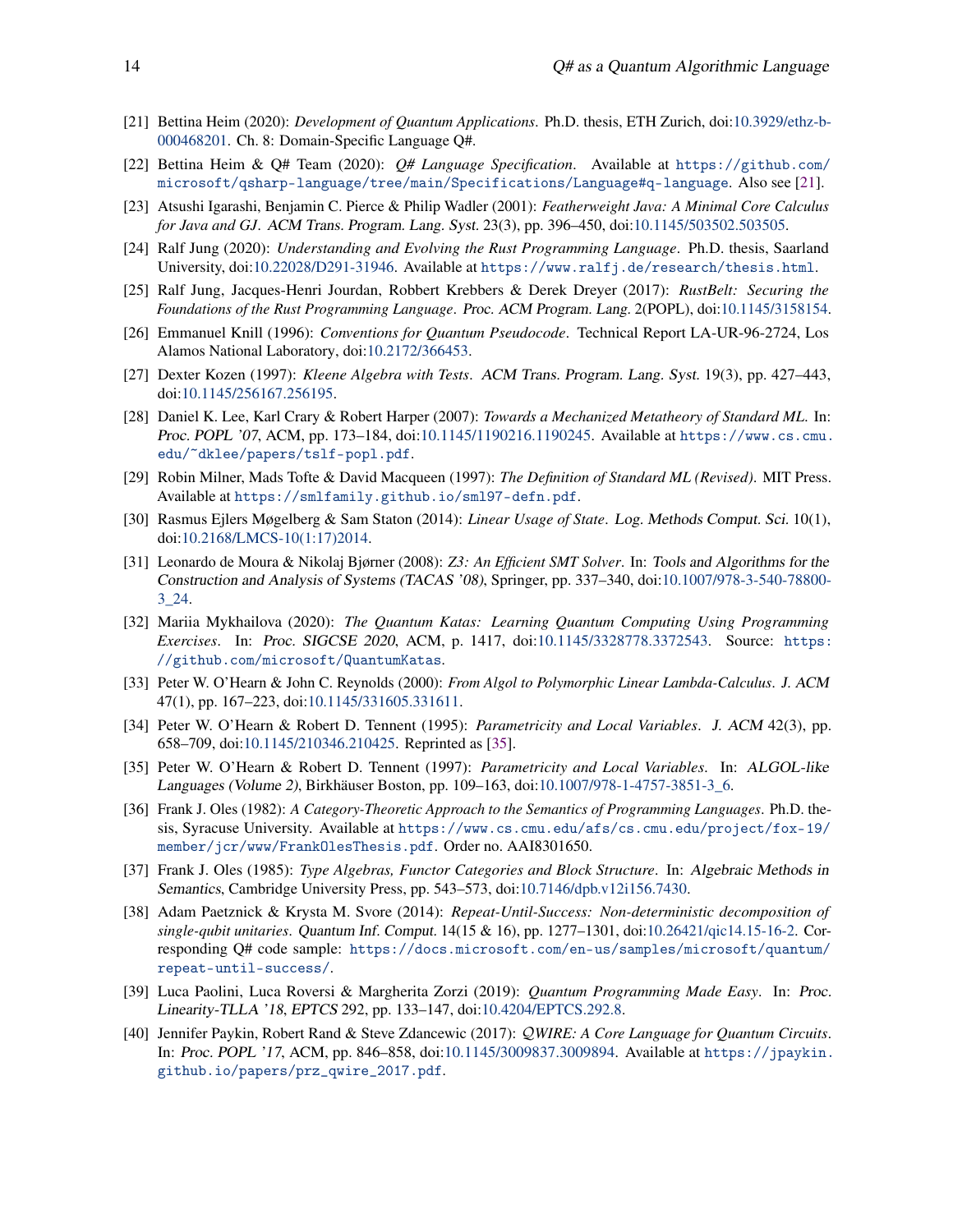- <span id="page-14-11"></span>[41] Jennifer Paykin & Steve Zdancewic (2019): *A HoTT Quantum Equational Theory (Extended Version)*. QPL '19. arXiv[:1904.04371.](https://arxiv.org/abs/1904.04371)
- <span id="page-14-12"></span>[42] Yuxiang Peng, Mingsheng Ying & Xiaodi Wu (2022): *Algebraic Reasoning of Quantum Programs via Non-Idempotent Kleene Algebra*. In: Proc. 43rd ACM SIGPLAN International Conference on Programming Language Design and Implementation, PLDI '22, ACM, New York, NY, USA, p. 14, doi[:10.1145/3519939.3523713.](http://dx.doi.org/10.1145/3519939.3523713) arXiv[:2110.07018.](https://arxiv.org/abs/2110.07018) To appear.
- <span id="page-14-8"></span>[43] Frank Pfenning & Carsten Schürmann (1999): *System Description: Twelf—A Meta-Logical Framework for Deductive Systems*. In: Automated Deduction—CADE-16, Springer, pp. 202–206, doi[:10.1007/3-540-48660-](http://dx.doi.org/10.1007/3-540-48660-7_14) [7\\_14.](http://dx.doi.org/10.1007/3-540-48660-7_14) Available at <https://www.cs.cmu.edu/~fp/papers/cade99.pdf>.
- <span id="page-14-4"></span>[44] Gordon Plotkin & John Power (2003): *Algebraic Operations and Generic Effects*. Applied Categorical Structures 11(1), pp. 69–94, doi[:10.1023/A:1023064908962.](http://dx.doi.org/10.1023/A:1023064908962) Available at [https://homepages.inf.ed.ac.](https://homepages.inf.ed.ac.uk/gdp/publications/alg_ops_gen_effects.pdf) [uk/gdp/publications/alg\\_ops\\_gen\\_effects.pdf](https://homepages.inf.ed.ac.uk/gdp/publications/alg_ops_gen_effects.pdf).
- <span id="page-14-14"></span>[45] QIR Alliance (2021): *QIR Specification*. Available at <https://github.com/qir-alliance/qir-spec>. Also see <https://qir-alliance.org>.
- <span id="page-14-15"></span>[46] Robert Rand, Kesha Hietala & Michael Hicks (2019): *Formal Verification vs. Quantum Uncertainty*. In: 3rd Summit on Advances in Programming Languages (SNAPL 2019), 136, Schloss Dagstuhl–Leibniz-Zentrum fuer Informatik, pp. 12:1–12:11, doi[:10.4230/LIPIcs.SNAPL.2019.12.](http://dx.doi.org/10.4230/LIPIcs.SNAPL.2019.12)
- <span id="page-14-10"></span>[47] John C. Reynolds (1975): *A Polymorphic Model of ALGOL*. Unpublished manuscript.
- <span id="page-14-1"></span>[48] John C. Reynolds (1981): *The Essence of ALGOL*. In: Proceedings of the International Symposium on Algorithmic Languages, North-Holland, pp. 345–372. Available at [http://www.cs.cmu.edu/afs/cs/](http://www.cs.cmu.edu/afs/cs/user/crary/www/819-f09/Reynolds81.ps) [user/crary/www/819-f09/Reynolds81.ps](http://www.cs.cmu.edu/afs/cs/user/crary/www/819-f09/Reynolds81.ps). Reprinted as [\[49\]](#page-14-16).
- <span id="page-14-16"></span>[49] John C. Reynolds (1997): *The Essence of ALGOL*. In Peter W. O'Hearn & Robert D. Tennent, editors: ALGOL-like Languages (Volume 1), Birkhäuser Boston, pp. 67–88, doi[:10.1007/978-1-4612-4118-8\\_4.](http://dx.doi.org/10.1007/978-1-4612-4118-8_4)
- <span id="page-14-7"></span>[50] Peter Selinger (2004): *Towards a Quantum Programming Language*. Mathematical Structures in Computer Science 14(4), pp. 527–586, doi[:10.1017/S0960129504004256.](http://dx.doi.org/10.1017/S0960129504004256) Available at [https://www.mathstat.dal.](https://www.mathstat.dal.ca/~selinger/papers/papers/qpl.pdf) [ca/~selinger/papers/papers/qpl.pdf](https://www.mathstat.dal.ca/~selinger/papers/papers/qpl.pdf).
- <span id="page-14-5"></span>[51] Kartik Singhal (2020): *Quantum Hoare Type Theory*. Master's thesis, University of Chicago. arXiv[:2012.02154.](https://arxiv.org/abs/2012.02154) Homepage: <https://ks.cs.uchicago.edu/publication/qhtt-masters/>.
- <span id="page-14-6"></span>[52] Kartik Singhal & John Reppy (2021): *Quantum Hoare Type Theory: Extended Abstract*. In: Proc. QPL '20, pp. 291–302, doi[:10.4204/EPTCS.340.15.](http://dx.doi.org/10.4204/EPTCS.340.15) Homepage: [https://ks.cs.uchicago.edu/publication/](https://ks.cs.uchicago.edu/publication/qhtt/) [qhtt/](https://ks.cs.uchicago.edu/publication/qhtt/).
- <span id="page-14-9"></span>[53] Frederick Smith, David Walker & Greg Morrisett (2000): *Alias Types*. In: Proc. ESOP '00, Springer, pp. 366–381, doi[:10.1007/3-540-46425-5\\_24.](http://dx.doi.org/10.1007/3-540-46425-5_24) Available at [https://www.cs.cornell.edu/talc/papers/](https://www.cs.cornell.edu/talc/papers/alias.pdf) [alias.pdf](https://www.cs.cornell.edu/talc/papers/alias.pdf).
- <span id="page-14-3"></span>[54] Sam Staton (2013): *An Algebraic Presentation of Predicate Logic (Extended Abstract)*. In: Foundations of Soft-ware Science and Computation Structures (FoSSaCS), Springer, pp. 401–417, doi[:10.1007/978-3-642-37075-](http://dx.doi.org/10.1007/978-3-642-37075-5_26) [5\\_26.](http://dx.doi.org/10.1007/978-3-642-37075-5_26) Available at <http://www.cs.ox.ac.uk/people/samuel.staton/papers/fossacs13.pdf>.
- <span id="page-14-2"></span>[55] Sam Staton (2015): *Algebraic Effects, Linearity, and Quantum Programming Languages*. In: Proc. POPL '15, ACM, pp. 395–406, doi[:10.1145/2676726.2676999.](http://dx.doi.org/10.1145/2676726.2676999) Available at [http://www.cs.ox.ac.uk/people/](http://www.cs.ox.ac.uk/people/samuel.staton/papers/popl2015.pdf) [samuel.staton/papers/popl2015.pdf](http://www.cs.ox.ac.uk/people/samuel.staton/papers/popl2015.pdf).
- <span id="page-14-13"></span>[56] Krysta M. Svore, Alfred V. Aho, Andrew W. Cross, Isaac L. Chuang & Igor L. Markov (2006): *A Layered Software Architecture for Quantum Computing Design Tools*. Computer 39(1), pp. 74–83, doi[:10.1109/MC.2006.4.](http://dx.doi.org/10.1109/MC.2006.4) Available at <https://web.eecs.umich.edu/~imarkov/pubs/jour/computer06-q.pdf>.
- <span id="page-14-0"></span>[57] Krysta M. Svore, Alan Geller, Matthias Troyer, John Azariah, Christopher E. Granade, Bettina Heim, Vadym Kliuchnikov, Mariia Mykhailova, Andres Paz & Martin Roetteler (2018): *Q#: Enabling Scalable Quantum Computing and Development with a High-Level DSL*. In: Proceedings of the Real World Domain Specific Languages Workshop 2018, ACM, pp. 7:1–7:10, doi[:10.1145/3183895.3183901.](http://dx.doi.org/10.1145/3183895.3183901) arXiv[:1803.00652.](https://arxiv.org/abs/1803.00652)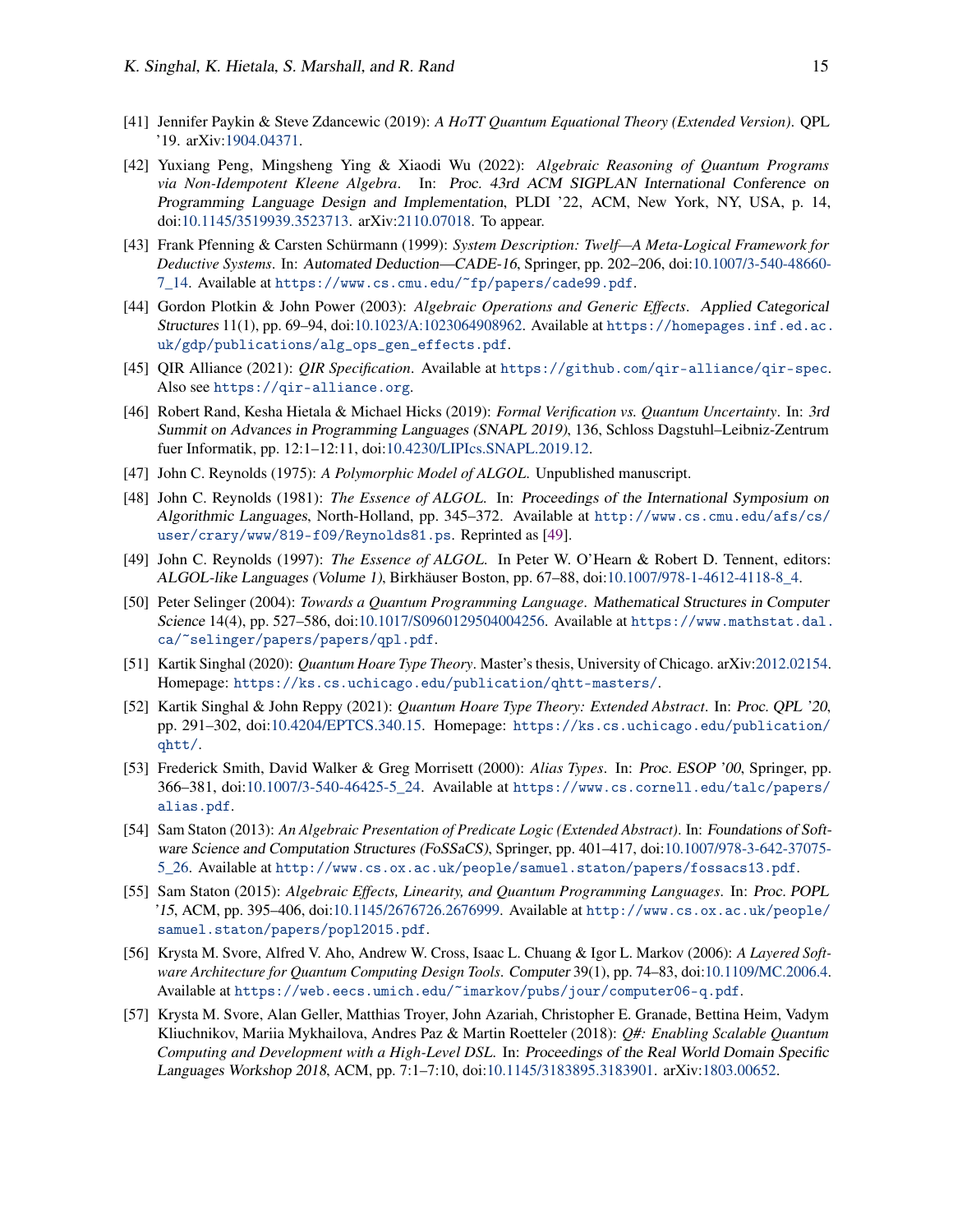- <span id="page-15-1"></span>[58] The Univalent Foundations Program (2013): *Homotopy Type Theory: Univalent Foundations of Mathematics*. <https://homotopytypetheory.org/book>, Institute for Advanced Study.
- <span id="page-15-3"></span>[59] David Walker (2001): *Typed Memory Management*. Ph.D. thesis, Cornell University. Available at [https:](https://www.cs.cmu.edu/~dpw/papers/thesis_ps.gz) [//www.cs.cmu.edu/~dpw/papers/thesis\\_ps.gz](https://www.cs.cmu.edu/~dpw/papers/thesis_ps.gz). Order no. 9988176.
- <span id="page-15-2"></span>[60] David Walker & Greg Morrisett (2001): *Alias Types for Recursive Data Structures*. In: Types in Compilation, Springer, pp. 177–206, doi[:10.1007/3-540-45332-6\\_7.](http://dx.doi.org/10.1007/3-540-45332-6_7) Available at [https://www.cs.cornell.edu/talc/](https://www.cs.cornell.edu/talc/papers/alias-recursion.pdf) [papers/alias-recursion.pdf](https://www.cs.cornell.edu/talc/papers/alias-recursion.pdf).
- <span id="page-15-0"></span>[61] W. K. Wootters & W. H. Zurek (1982): *A single quantum cannot be cloned*. Nature 299(5886), pp. 802–803, doi[:10.1038/299802a0.](http://dx.doi.org/10.1038/299802a0) Available at [https://copilot.caltech.edu/documents/17036/299802a0.](https://copilot.caltech.edu/documents/17036/299802a0.pdf) [pdf](https://copilot.caltech.edu/documents/17036/299802a0.pdf).
- <span id="page-15-4"></span>[62] Jianzhou Zhao, Santosh Nagarakatte, Milo M. K. Martin & Steve Zdancewic (2012): *Formalizing the LLVM Intermediate Representation for Verified Program Transformations*. In: Proc. POPL '12, ACM, pp. 427–440, doi[:10.1145/2103656.2103709.](http://dx.doi.org/10.1145/2103656.2103709) Available at [https://www.cis.upenn.edu/~stevez/papers/ZNMZ12.](https://www.cis.upenn.edu/~stevez/papers/ZNMZ12.pdf) [pdf](https://www.cis.upenn.edu/~stevez/papers/ZNMZ12.pdf).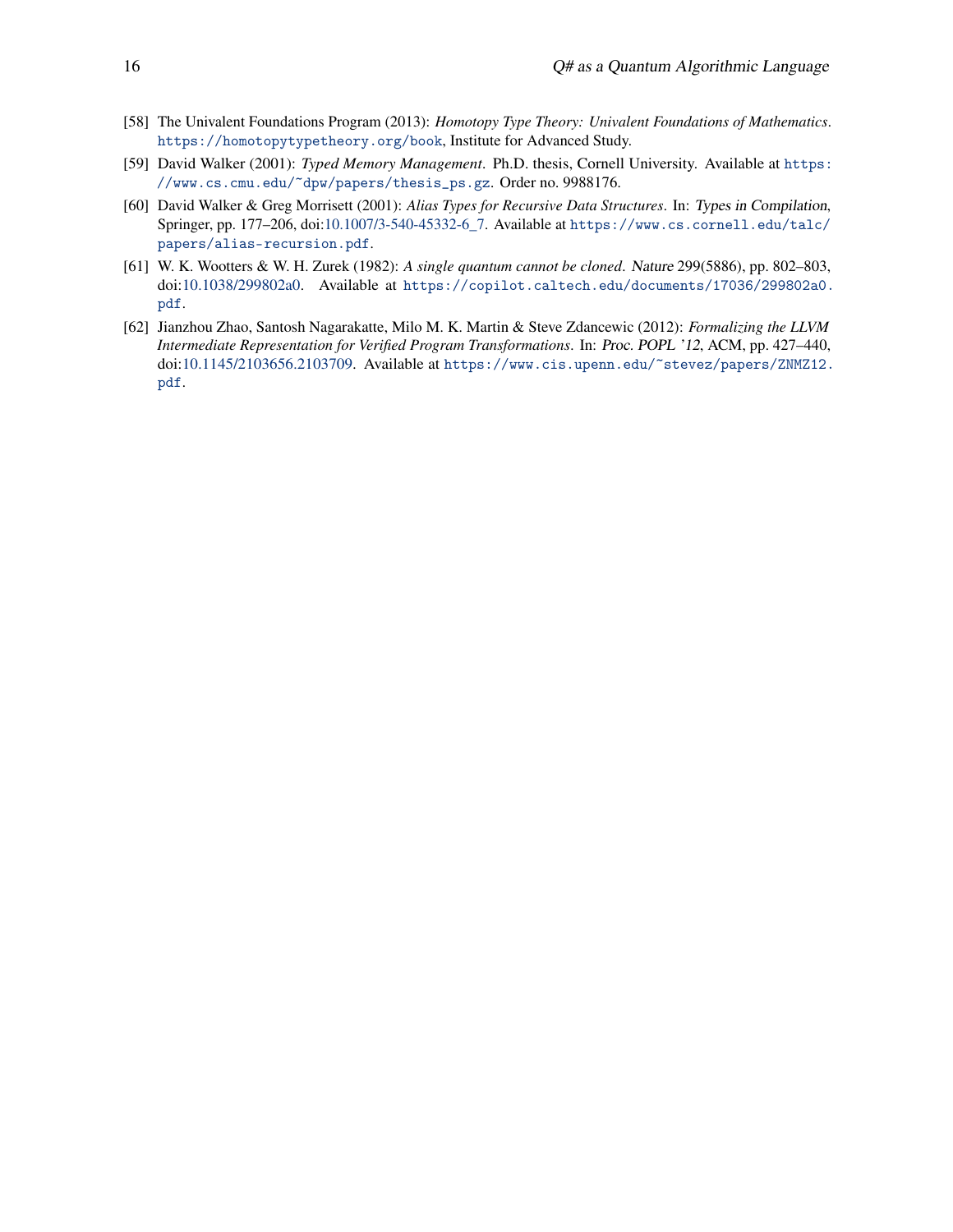### <span id="page-16-0"></span>A Derived Forms

In addition to the syntax shown in [Figure 2,](#page-5-0) we use these straightforward derived forms from Harper's language **MA** [\[16\]](#page-12-0):

$$
\{x \leftarrow m_1; m_2\} \triangleq \text{bnd } x \leftarrow \text{cmd}(m_1) ; m_2
$$
\n
$$
\{x_1 \leftarrow m_1; \dots x_{n-1} \leftarrow m_{n-1}; m_n\} \triangleq \{x_1 \leftarrow m_1; \dots \{x_{n-1} \leftarrow m_{n-1}; m_n\} \}
$$
\n
$$
\{m_1; m_2\} \triangleq \{ \dots \leftarrow m_1; m_2\}
$$
\n
$$
\{m_1; \dots m_{n-1}; m_n\} \triangleq \{m_1; \dots \{m_{n-1}; m_n\} \}
$$
\n
$$
\text{do } m \triangleq \{x \leftarrow m; \text{ret}(x)\}
$$
\n
$$
\tau_1 \Rightarrow \tau_2 \triangleq \tau_1 \rightarrow \text{cmd}(\tau_2)
$$
\n
$$
\text{proc } (x : \tau) \text{ m} \triangleq \lambda (x \cdot \text{cmd}(m))
$$
\n
$$
\text{call } e_1(e_2) \triangleq \text{do } (\text{ap}(e_1; e_2))
$$
\n
$$
\text{call } e(\langle \rangle)
$$

## B Remaining Static and Dynamic Rules

These are standard rules from Harper's PFPL [\[17\]](#page-12-8) adapted to quantum computation. Note that in the PFPL terminology, we are following the *scoped dynamics* of symbols [\[17,](#page-12-8) Ch. 31]. Instead of typed assignables [\[17,](#page-12-8) §34.3], we only have a single type of qubit symbols, which we hence do not annotate in the signature,  $\Sigma$ , i.e., the signature only contains active qubit symbols in scope and nothing else. Further, since there are no reference types [\[17,](#page-12-8) Ch. 35] except for a single qubit reference type, we do not explicitly state any mobility conditions [\[17,](#page-12-8) §31.1]. Under scoped dynamics, qubit references are immobile [\[17,](#page-12-8) §35.2]. This mobility restriction is crucial in ensuring the stack discipline for qubit management.

### <span id="page-16-1"></span>B.1 Type System

We provide the most interesting rules of our type system in [Figure 3.](#page-6-1) We include the following rules here for completeness.

Γ ⊢ *e* : τ *(Expression e has type* τ *in context* Γ*)* TY-VAR Γ, *x* : τ ⊢ *x* : τ TY-LET Γ ⊢ *e*<sup>1</sup> : τ<sup>1</sup> Γ, *x* : τ<sup>1</sup> ⊢ *e*<sup>2</sup> : τ<sup>2</sup> Γ ⊢ let(*e*1; *x*.*e*2) : τ<sup>2</sup> TY-LAM Γ, *x* : τ<sup>1</sup> ⊢ *e* : τ<sup>2</sup> Γ ⊢ λ {τ1}(*x*.*e*) : fun(τ1; τ2) TY-AP Γ ⊢ *e*<sup>1</sup> : fun(τ2; τ) Γ ⊢ *e*<sup>2</sup> : τ<sup>2</sup> Γ ⊢ ap(*e*1; *e*2) : τ TY-PR Γ ⊢ *e* : prod(*i* ,→ τ*<sup>i</sup> i*∈1..*n* ) 1 ≤ *i* ≤ *n* Γ ⊢ proj⟨*i*⟩(*e*) : τ*<sup>i</sup>* TY-TPL Γ ⊢ *e<sup>i</sup>* : τ*<sup>i</sup> i*∈1..*n* Γ ⊢ tuple(*i* ,→ *e<sup>i</sup> i*∈1..*n* ) : prod(*i* ,→ τ*<sup>i</sup> i*∈1..*n* )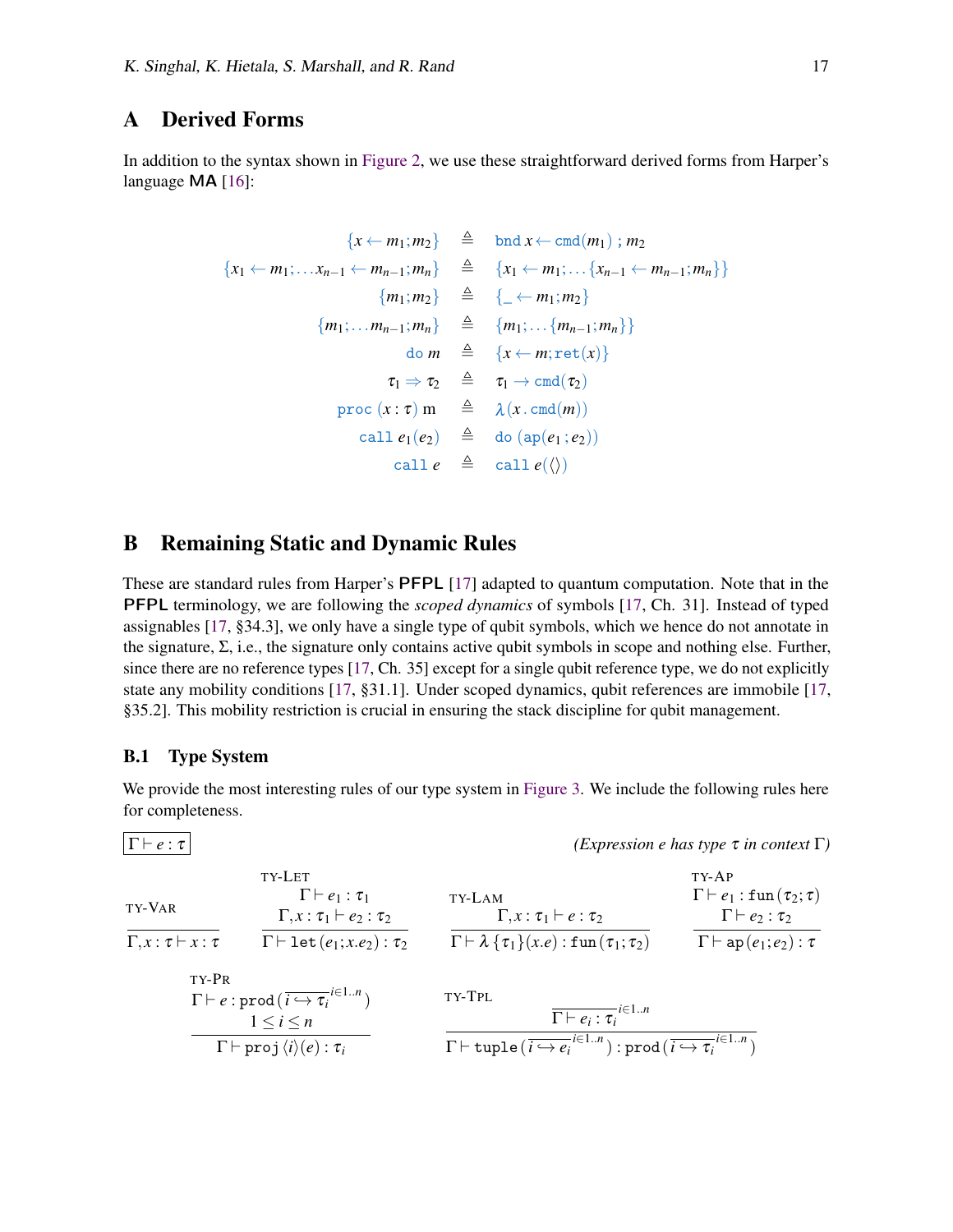In rule TY[S-QL](#page-17-2)OC and rule VS-QLOC in the next subsection,  $qloc[q]$  is the value of the reference to an active qubit symbol *q*. It can be thought of as a classical pointer value indexed by a qubit symbol. The signature plays a role wherever commands or qubits are involved.

 $|\Gamma \vdash_{\Sigma} e : \tau|$  *(Expression e has type*  $\tau$  *relative to the signature)* 

$$
\frac{\text{TYS-CMD}}{\Gamma\vdash_{\Sigma} m \stackrel{\star}{\sim} \tau} \frac{\text{TYS-QLoc}}{\Gamma\vdash_{\Sigma, q} \text{qloc} \langle q \rangle : \text{qref} \langle q \rangle}
$$

#### <span id="page-17-0"></span>B.2 Operations Semantics

Pure Classical Sub-language

 $e \longmapsto e'$ 

*e* val *(e is a value)*

V-LAM  

$$
\frac{\lambda \{ \tau \}(x.e) \text{val}}
$$

<span id="page-17-1"></span>v-TPL  
\n
$$
\frac{\overline{e_i \text{val}}^{i \in 1..n}}{\text{tuple}(\overline{i \leftrightarrow e_i}^{i \in 1..n}) \text{val}}
$$

*(e steps to e*′ *)*

$$
\begin{array}{ll}\n\text{TR-LET} & \text{TR-LETINSTR} & \text{TR-APL} \\
\hline\n\text{let}(e_1; x.e_2) \longmapsto \text{let}(e'_1; x.e_2) & \text{let}(e_1; x.e_2) \longmapsto \text{let}(e_1; x.e_2) \longmapsto \text{let}(e_1; x.e_2) \longmapsto \text{let}(e_1; x.e_2) \longmapsto \text{let}(e_1; x.e_2) \longmapsto \text{let}(e_1; x.e_2) \longmapsto \text{let}(e_1; e_2) \longmapsto \text{let}(e_1; e_2) \longmapsto \text{let}(e_1; e_2) \longmapsto \text{let}(e_1; e_2) \longmapsto \text{let}(e_1; e_2) \longmapsto \text{let}(e_1; e_2) \longmapsto \text{let}(e_1; e_2) \longmapsto \text{let}(e_1; e_2) \longmapsto \text{let}(e_1; e_2) \longmapsto \text{let}(e_1; e_2) \longmapsto \text{let}(e_1; e_2) \longmapsto \text{let}(e_1; e_2) \longmapsto \text{let}(e_1; e_2) \longmapsto \text{let}(e_1; e_2) \longmapsto \text{let}(e_1; e_2) \longmapsto \text{let}(e_1; e_2) \longmapsto \text{let}(e_1; e_2) \longmapsto \text{let}(e_1; e_2) \longmapsto \text{let}(e_1; e_2) \longmapsto \text{let}(e_1; e_2) \longmapsto \text{let}(e_1; e_2) \longmapsto \text{let}(e_1; e_2) \longmapsto \text{let}(e_1; e_2) \longmapsto \text{let}(e_1; e_2) \longmapsto \text{let}(e_1; e_2) \longmapsto \text{let}(e_1; e_2) \longmapsto \text{let}(e_1; e_2) \longmapsto \text{let}(e_1; e_2) \longmapsto \text{let}(e_1; e_2) \longmapsto \text{let}(e_1; e_2) \longmapsto \text{let}(e_1; e_2) \longmapsto \text{let}(e_1; e_2) \longmapsto \text{let}(e_1; e_2) \longmapsto \text{let}(e_1; e_2)
$$

TR-TPL

$$
\frac{\overline{e_i \text{val}}^{i \in 1..n_a} \qquad e \longmapsto e'}{\text{tuple}(\overline{i \hookrightarrow e_i}^{i \in 1..n_a}, k \hookrightarrow e, \overline{j \hookrightarrow e_j}^{j \in 1..n_b}) \longmapsto \text{tuple}(\overline{i \hookrightarrow e_i}^{i \in 1..n_a}, k \hookrightarrow e', \overline{j \hookrightarrow e_j}^{j \in 1..n_b})}
$$

$$
\text{tr. P R} \quad \text{tuple } (\overline{i \leftrightarrow e_i}^{i \in 1..n}) \text{ val}
$$
\n
$$
\text{tr. P R} \quad \text{tuple } (\overline{i \leftrightarrow e_i}^{i \in 1..n}) \text{ val}
$$
\n
$$
\text{proj } \langle i \rangle (e) \longmapsto \text{proj } \langle i \rangle (e')
$$
\n
$$
\text{proj } \langle j \rangle (\text{tuple } (\overline{i \leftrightarrow e_i}^{i \in 1..n})) \longmapsto e_j
$$

TR-PRINSTR

<span id="page-17-2"></span>*(e is a value relative to*  $\Sigma$ *)* 

\n
$$
\text{vS-CMD}
$$
\n $\text{vS-QLoc}$ \n $\text{cmd}(m) \, \text{val}_{\Sigma}$ \n $\text{qloc} \, \langle q \rangle \, \text{val}_{\Sigma, q}$ \n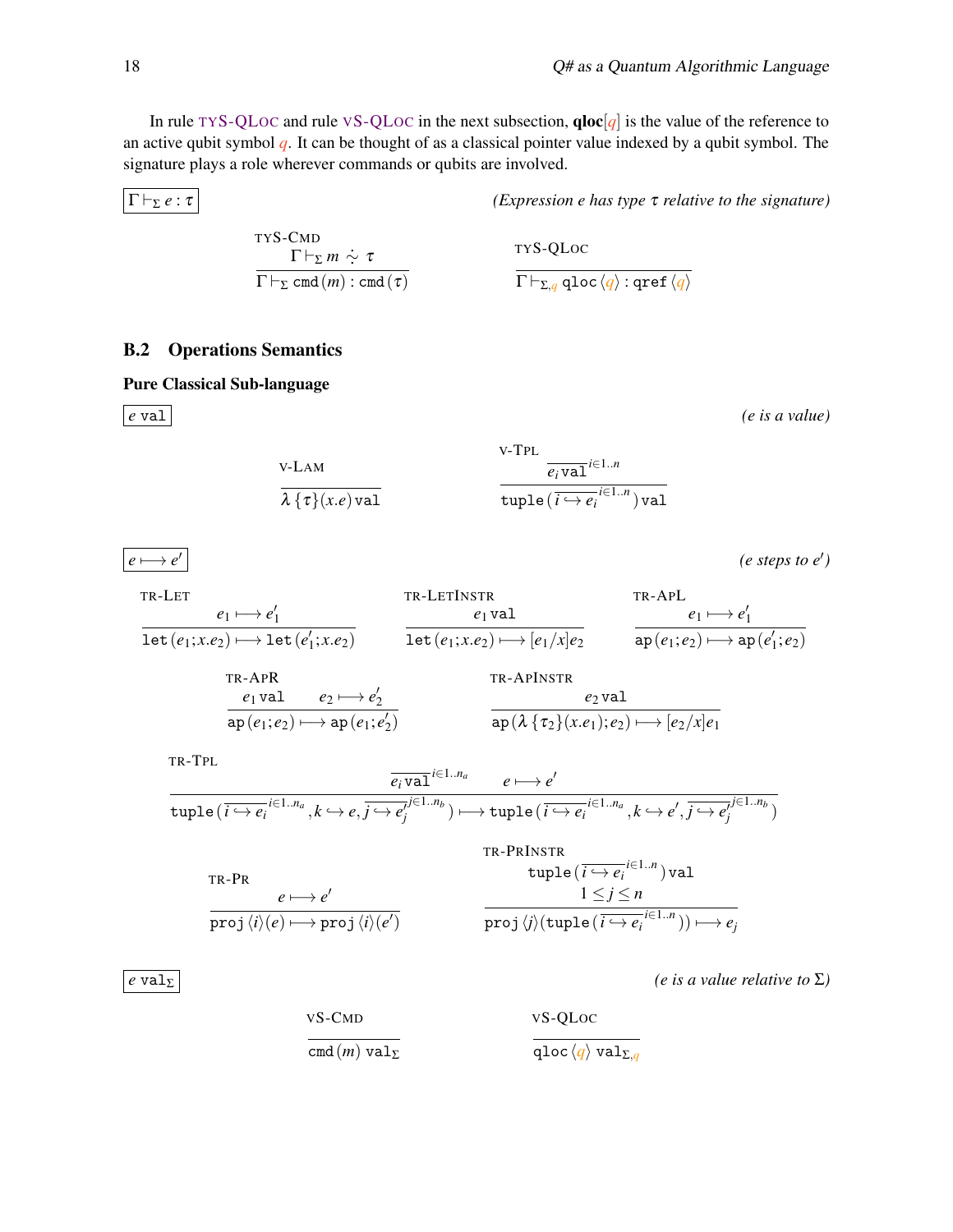$\overline{\phantom{a}}$ 

Effectful Quantum Sublanguage In the following rules, we do not show the quantum store, preferring the equational dynamics shown in [§3.3.](#page-7-0) In reading these rules, consider the quantum store shape being expanded and restored during the allocation command (as reflected in the signature) and the quantum state being modified during the measurement and the gate application commands.

*m* finalΣ *(Command m is complete)* 

| $m \rightarrow p$                   | $PN-RET$                            | $e$ val <sub><math>p</math></sub>        | $(Common and m steps to m')$ |     |          |
|-------------------------------------|-------------------------------------|------------------------------------------|------------------------------|-----|----------|
| $m \rightarrow p$                   | $ST-RET$                            | $evalp$                                  | $0$                          | $0$ | $ST-RET$ |
| $m \rightarrow p$                   | $ST-RST$                            | $ST-BND$                                 | $ST-BNDINSTR$                |     |          |
| $ret(e) \rightarrow \text{ret}(e')$ | $md(e;x.m) \rightarrow bnd(e';x.m)$ | $md(cmd(ret(e));x.m) \rightarrow [e/x]m$ |                              |     |          |
| $ST-BNDCMD$                         | $ST-BNDINSTR$                       | $evalp$                                  |                              |     |          |
| $ST-BNDCMD$                         | $ST-BNDRCEF$                        | $ST-BNDRCEF$                             |                              |     |          |
| $ST-BNDCMD$                         | $ST-BNDRCEF$                        | $0$                                      | $0$                          |     |          |
| $ST-BNDCMD$                         | $ST-BNDRCEF$                        | $ST-BNDRCEF$                             |                              |     |          |
| $ST-BNDCMD$                         | $ST-BNDRCEF$                        | $0$                                      | $0$                          |     |          |
| $ST-BNDCMD$                         | $ST-BNDC$                           | $ST-BNDC$                                | $ST-BNDC$                    |     |          |
| $ST-BNDC$                           | $ST-BNDC$                           | $ST-BNDC$                                | $ST-BNDC$                    |     |          |
| $ST-BNDC$                           | $ST-BNDC$                           | $ST-BNDC$                                | $ST$                         |     |          |

## <span id="page-18-0"></span>C Correspondence between  $\lambda_{\text{O#}}$  and Staton's quantum language

We can easily translate the quantum-specific fragment of  $\lambda_{Q#}$  to Staton's quantum programming language [\[55,](#page-14-2) §5]. Note that the generic effects of his quantum language are equivalent to the algebraic operations (of the algebraic theory) [\[44\]](#page-14-4) that he uses in his proof of Theorem 11 [\[55,](#page-14-2) pp. 12–15, Appendix A]. The translation follows:

$$
\begin{aligned} \text{let } q &= \underline{\mathsf{new}}() \text{ in } m \equiv \underline{\mathsf{newqref}}(q.m) \\ &\underline{\mathsf{measure}}(e) \equiv \underline{\mathsf{meas}}(e) \\ &\underline{\mathsf{apply}}_U(e) \equiv \underline{\mathsf{gateap}}\langle U_{2^n}\rangle(e) \end{aligned}
$$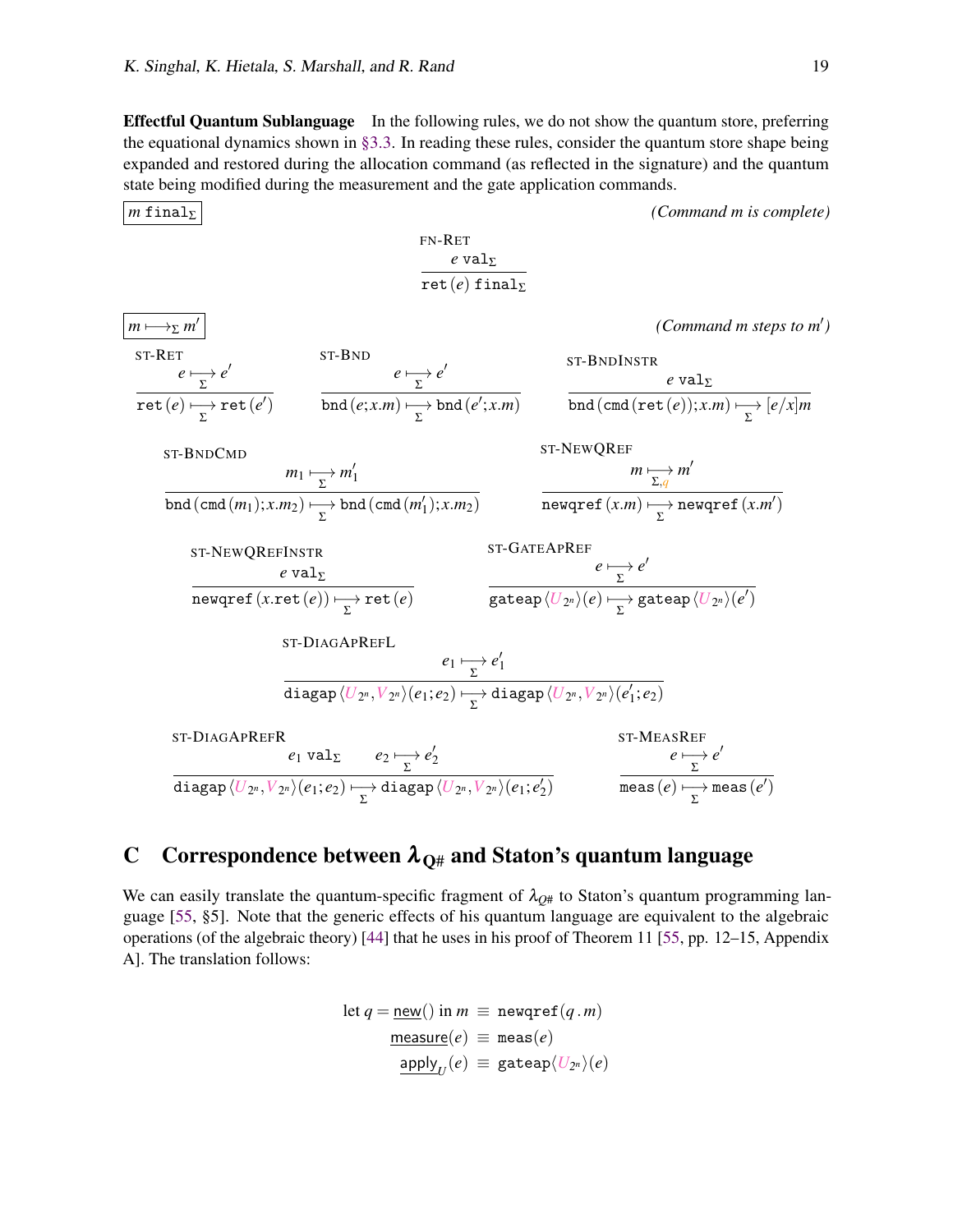Note that gateap $\langle U_{2^n}\rangle(e)$  subsumes diagap $\langle U_{2^n},V_{2^n}\rangle(e_1\,;e_2),$  just like in Staton's work. In other words, we can define each of Staton's terms using terms of our language.

## <span id="page-19-1"></span>D An Elaboration Example

[Listing 1](#page-19-0) shows a sample Q# program. [Figure 4](#page-20-0) shows the corresponding elaboration to  $\lambda_{Q\#}$ .

```
namespace Quantum . Kata . Teleportation {
    open Microsoft . Quantum . Intrinsic ; // for H, X, Z, CNOT , and M
    operation Entangle (qAlice : Qubit, qBob : Qubit) : Unit is Adj {
        H(qAlice);
        CNOT ( qAlice , qBob );
    }
    operation SendMsg ( qAlice : Qubit , qMsg : Qubit ) : (Bool , Bool ) {
        CNOT (qMsg, qAlice);
        H( qMsg );
        return (M(qMsg) == 0ne, M(qAlice) == 0ne);}
    operation DecodeMsg ( qBob : Qubit , ( b1 : Bool , b2 : Bool )) : Unit {
        if b1 { Z( qBob ); }
        if b2 { X( qBob ); }
    }
    operation Teleport ( qAlice : Qubit , qBob : Qubit , qMsg : Qubit ) : Unit {
        Entangle (qAlice, qBob);
        let classicalBits = SendMsg(qAlice, qMsg);
        DecodeMsg ( qBob , classicalBits );
    }
}
```
Listing 1: Teleportation in Q# (adapted from Quantum Katas [\[32\]](#page-13-19)).